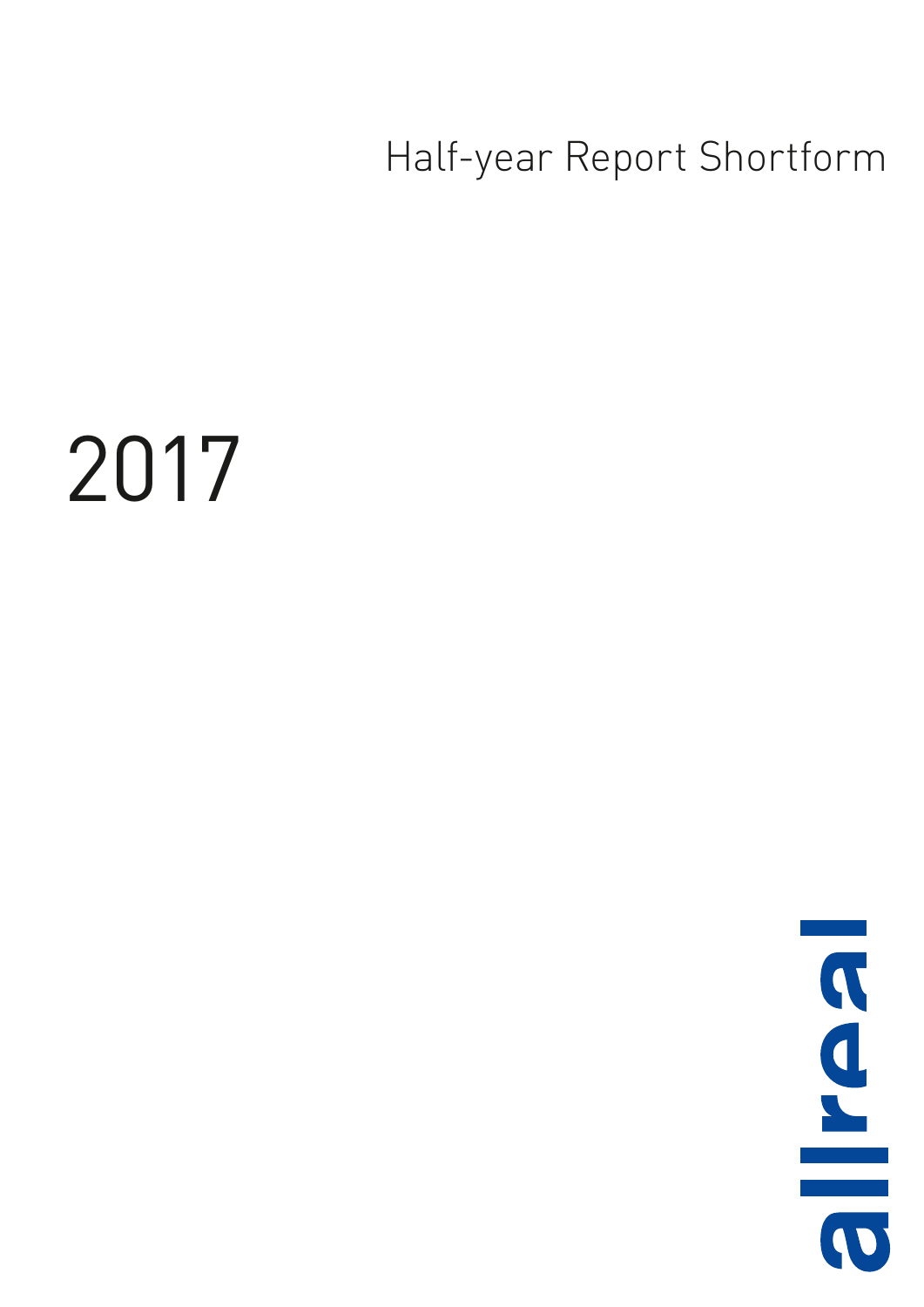### Key figures at a glance

|                                                                       |                                    | 1st half-year 2017<br>as at 30.06.2017* | 1st half-year 2016<br>as at 31.12.2016* | Change<br>in $\%$ <sup>1</sup> |
|-----------------------------------------------------------------------|------------------------------------|-----------------------------------------|-----------------------------------------|--------------------------------|
| Group                                                                 |                                    |                                         |                                         |                                |
| Total sales <sup>2</sup>                                              | CHF million                        | 293.6                                   | 348.9                                   | $-15.8$                        |
| Operating profit (EBIT) incl. revaluation gains                       | CHF million                        | 94.4                                    | 110.4                                   | $-14.4$                        |
| Net profit incl. revaluation effect                                   | CHF million                        | 66.0                                    | 69.8                                    | $-5.4$                         |
| Operating profit (EBIT) excl. revaluation gains                       | CHF million                        | 85.7                                    | 100.1                                   | $-14.4$                        |
| Net profit excl. revaluation effect                                   | CHF million                        | 59.3                                    | 61.4                                    | $-3.4$                         |
| Cash flow                                                             | CHF million                        | 96.4                                    | 181.4                                   | $-46.9$                        |
| Return on equity incl. revaluation effect (annualised)                | $\frac{0}{0}$                      | 6.3                                     | 7.1                                     | $-0.8$                         |
| Return on equity excl. revaluation effect (annualised)                | $\frac{0}{0}$                      | 6.3                                     | 6.6                                     | $-0.3$                         |
| Equity ratio on cut-off date                                          | $\frac{0}{0}$                      | 51.9                                    | 52.3                                    | $-0.4$                         |
| Net gearing <sup>3</sup> on cut-off date                              | $\frac{0}{0}$                      | 77.1                                    | 75.7                                    | $+1.4$                         |
| Average interest rate on financial liabilities on cut-off date        | $\frac{0}{n}$                      | 1.69                                    | 1.67                                    | $+0.02$                        |
| Average duration of financial liabilities                             | months                             | 52                                      | 36                                      | $+16$                          |
| Sales Projects & Development division                                 | CHF million                        | 203.8                                   | 260.2                                   | $-21.7$                        |
| Earnings from Projects & Development division <sup>4</sup>            | CHF million                        | 37.4                                    | 49.8                                    | $-24.9$                        |
| Operating margin Projects & Development division <sup>5</sup>         | $\frac{0}{n}$                      | 38.8                                    | 48.8                                    | $-10.0$                        |
| Employees on cut-off date                                             | number of full-time<br>equivalents | 261                                     | 276                                     | $-15$                          |
| Share                                                                 |                                    |                                         |                                         |                                |
| Earnings per share incl. revaluation effect                           | CHF                                | 4.14                                    | 4.38                                    | $-5.5$                         |
| Earnings per share excl. revaluation effect                           | CHF                                | 3.72                                    | 3.85                                    | $-3.4$                         |
| Net asset value (NAV) per share before deferred taxes on cut-off date | CHF                                | 140.55                                  | 140.90                                  | $-0.2$                         |
| Net asset value (NAV) per share after deferred taxes on cut-off date  | CHF                                | 130.20                                  | 131.00                                  | $-0.5$                         |
| Share price on cut-off date                                           | CHF                                | 173.50                                  | 151.30                                  | $+14.7$                        |
| Valuation on cut-off date                                             |                                    |                                         |                                         |                                |
| Market capitalisation <sup>6</sup>                                    | CHF million                        | 2763.8                                  | 2410.3                                  | $+14.7$                        |
| Enterprise value $[EV]^7$                                             | CHF million                        | 4363.8                                  | 3989.6                                  | $+9.4$                         |

\* Should no further particulars be given, values referring to the income statement concern the 1<sup>st</sup> half-year and balance sheet value the cut-off dates on 30.06.2017 as at 31.12.2016

1 Changes in quantum and percentage values shown as absolute difference

2 Income resulting from rental of investment real estate and real estate management services plus completed project volume Projects & Development division 3 Financial liabilities minus cash as percentage of equity

4 Income from realisation Projects & Development, sales development, capitalised company-produced assets and diverse income minus direct expenses for realisation Projects & Development and sales development

5 EBIT excl. revaluation and restoration of value adjustments on projects as percentage of profit from business activity (balance of operating income, direct operating expenses, capitalised company-produced assets and earnings from sale of investment real estate)

6 Stock price at balance sheet date multiplied by the number of outstanding shares

7 Market capitalisation plus net debts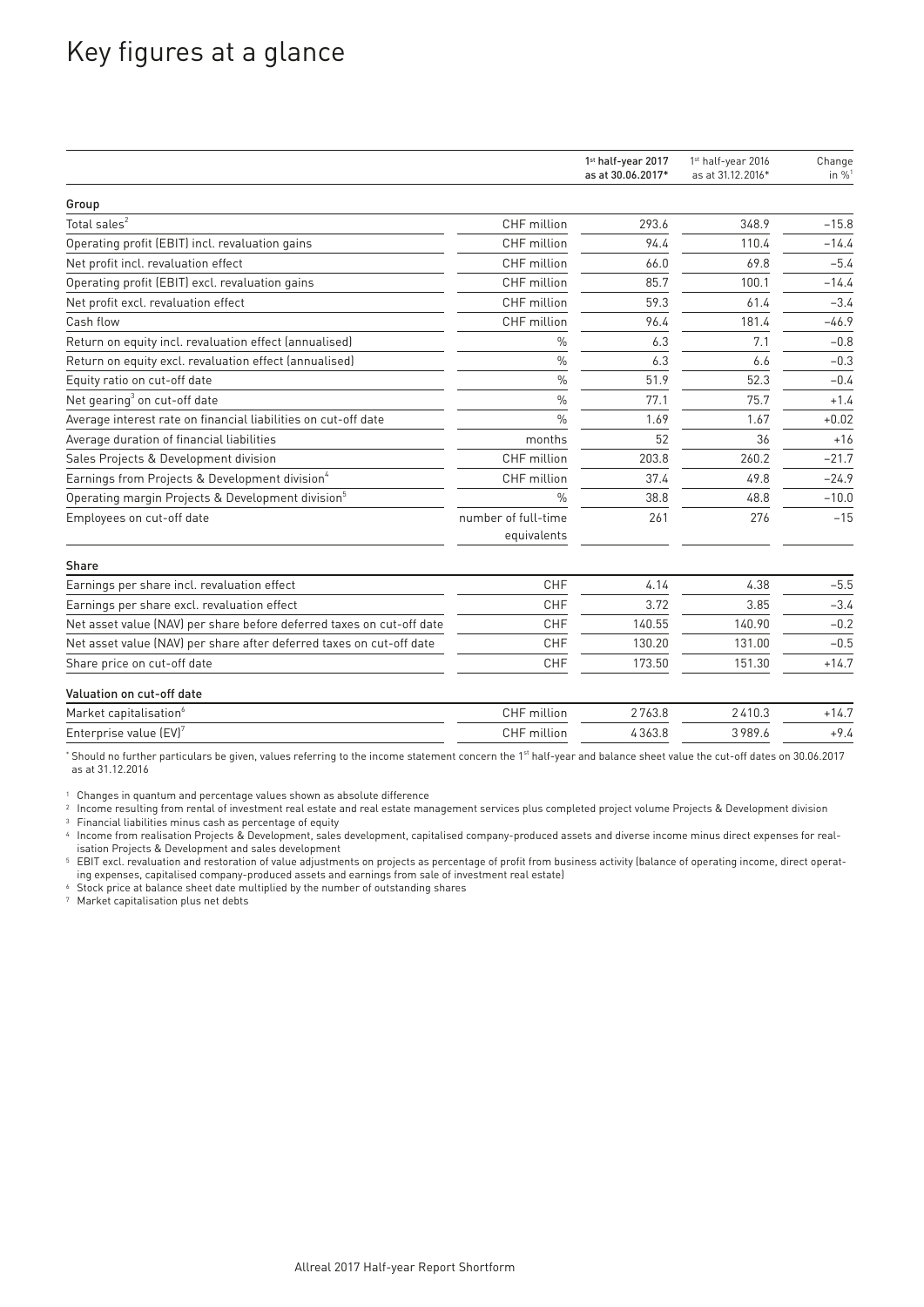### Real estate at a glance

|                                                          |                       | 1st half-year 2017<br>as at 30.06.2017* | 1st half-year2016<br>as at 31.12.2016 | Change<br>in $\%$ <sup>1</sup> |
|----------------------------------------------------------|-----------------------|-----------------------------------------|---------------------------------------|--------------------------------|
| Yield-producing properties                               |                       |                                         |                                       |                                |
| Residential real estate                                  | number                | 20                                      | 20                                    | $\mathbf 0$                    |
| Commercial real estate                                   | number                | 38                                      | 39                                    | $-1$                           |
| Market value on cut-off date                             | CHF million           | 3499.5                                  | 3505.0                                | $-0.2$                         |
| Rental income from investment real estate                | CHF million           | 87.5                                    | 86.5                                  | $+1.2$                         |
| Vacancy rate <sup>2</sup>                                | $\frac{0}{0}$         | 2.9                                     | 6.2                                   | $-3.3$                         |
| Real estate expenses                                     | CHF million           | $-11.1$                                 | $-11.5$                               | $-3.5$                         |
| Real estate expenses                                     | in % of rental income | 12.7                                    | 13.3                                  | $-0.6$                         |
| Gross yield $3$                                          | $\frac{0}{0}$         | 5.0                                     | 5.2                                   | $-0.2$                         |
| Net yield <sup>4</sup>                                   | $\frac{0}{0}$         | 4.4                                     | 4.3                                   | $+0.1$                         |
| Real estate under construction                           |                       |                                         |                                       |                                |
| <b>Buildings</b>                                         | number                | $\overline{2}$                          | $\overline{2}$                        | $\mathbf{0}$                   |
| Market value on cut-off date                             | CHF million           | 94.5                                    | 69.5                                  | $+36.0$                        |
| Investment volume                                        | CHF million           | 113.0                                   | 113.0                                 | 0.0                            |
| Investment real estate for development                   |                       |                                         |                                       |                                |
| Book value development reserves on cut-off date          | CHF million           | 97.2                                    | 101.6                                 | $-4.3$                         |
| Estimated investment volume development reserves         | CHF million           | 482.0                                   | 615.0                                 | $-21.6$                        |
| Book value buildings under construction on cut-off date  | CHF million           | 10.5                                    | 8.3                                   | $+26.5$                        |
| Estimated investment volume buildings under construction | CHF million           | 16.0                                    | 16.0                                  | 0.0                            |
| Book value completed real estate on cut-off date         | CHF million           | 25.9                                    | 55.8                                  | $-53.6$                        |

\* Should no further particulars be given, values referring to the income statement concern the 1<sup>st</sup> half-year and balance sheet value the cut-off dates on 30.06.2017 as at 31.12.2016

1 Changes in quantum and percentage values are shown as absolute difference

<sup>2</sup> in percent of targeted rental income, cumulated at cut-off date

3 Rental income from investment real estate in percent of continued market value as at 1 January

4 Rental profit from investment real estate in percent of continued market value as at 1 January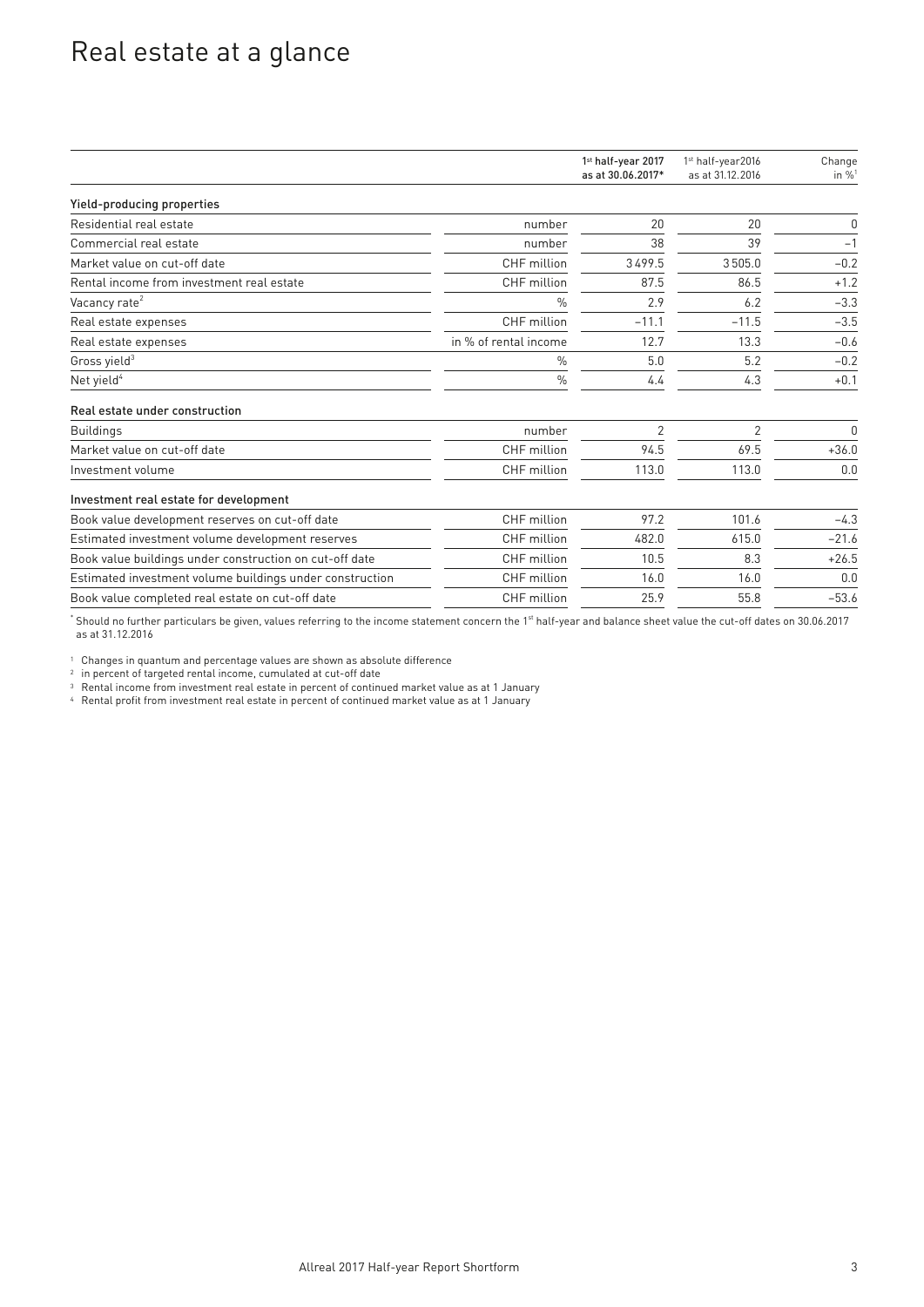# Table of contents

| Half-year report                                             | 5  |
|--------------------------------------------------------------|----|
| Consolidated half-year financial statements of Allreal Group | 10 |
| <b>Additional information</b>                                | 14 |
| Organisation and schedule                                    | 16 |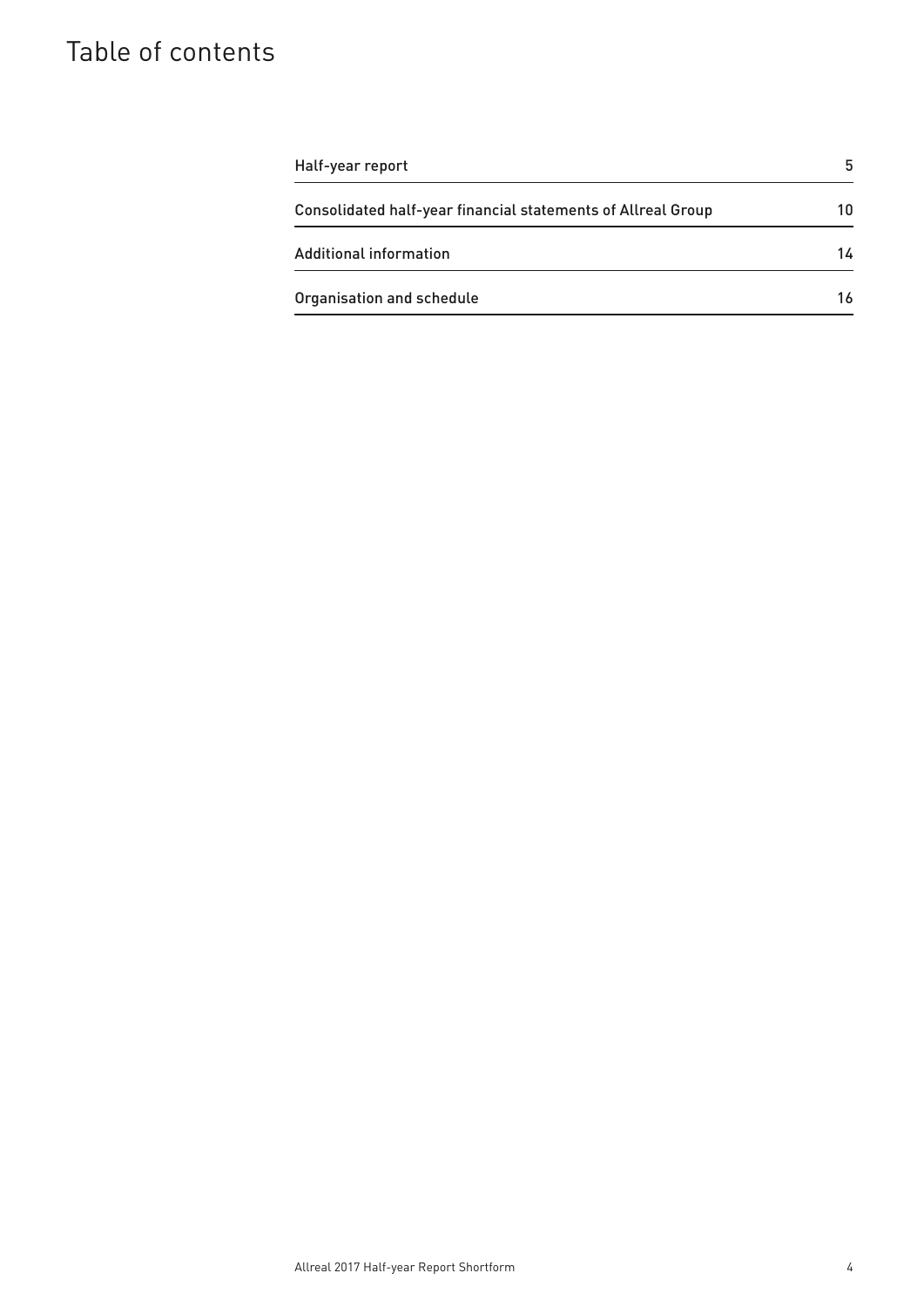- Stable business development in both divisions
- Continued reduction of vacancy rate
- Project & Development profitable despite lower project volume
- Significant reduction in cost of finance at clearly extended fixed-interest term

Earnings including revaluation effect for the first half-year 2017 amounted to CHF 66.0 million. This amount is  $5.4\%$  below the previous year's result  $[1<sup>st</sup>$  half 2016: CHF 69.8 million) which was strongly characterised by the sale of development real estate. The gratifying real estate result, profits from the realisation of projects for third parties and for the own portfolio, and lower cost of financing contributed toward the sound result.

Compared to the period the previous year, the valuation of the yield-producing properties by the external real estate valuer resulted in a revaluation gain of CHF 8.7 million  $1^{st}$  half 2016: CHF 10.3 million].

The two divisions, Real Estate and Projects & Development, produced an operating net profit in the period under review of CHF 59.3 million  $[1<sup>st</sup>$  half 2016: CHF 61.4 million).

In the first six months of the year, revenue derived from the rental and management of properties and from the activity as a general contractor represents a total performance of CHF 293.6 million (1<sup>st</sup> half 2016: CHF 348.9 million).

The higher share price resulted in a market capitalisation increase of CHF 353.5 million to CHF 2,763.8 million (31.12.2016: CHF 2,410.3 million).

On the cut-off date, Allreal employed a total of 276 employees representing 261 full-time positions (31.12.2016: 292 employees/276 full-time positions).

### Real Estate division with historically low vacancy rate

Owing to the ongoing reduction in vacancy-related earnings losses and despite the divestment of four income-producing commercial properties in the first half of 2016, rental income in the period under review grew by 1.2% to CHF 87.5 million  $1^{st}$  half 2016: CHF 86.5 million).

Thanks to exceptionally successful initial letting and re-letting achievements in both residential and commercial real estate, the cumulative vacancy rate declined by 3.3 percentage points to a low 2.9%  $1<sup>st</sup>$  half 2016: 6.2%). This is due, not least, to the synergies resulting from the close cooperation with the Projects & Development division concerning conversions and extensions and to the institutionalised and regular contacts cultivated with existing and potential tenants.

Direct expenses for rented investment real estate in the first half of 2017 amounted to CHF 11.1 million  $11^{st}$  half 2016: CHF 11.5 million) representing a low expense rate of 12.7%  $1<sup>st</sup>$  half 2016: CHF 13.3%) which will, however, rise in the course of the second half of 2017.

Net profit CHF million



Net profit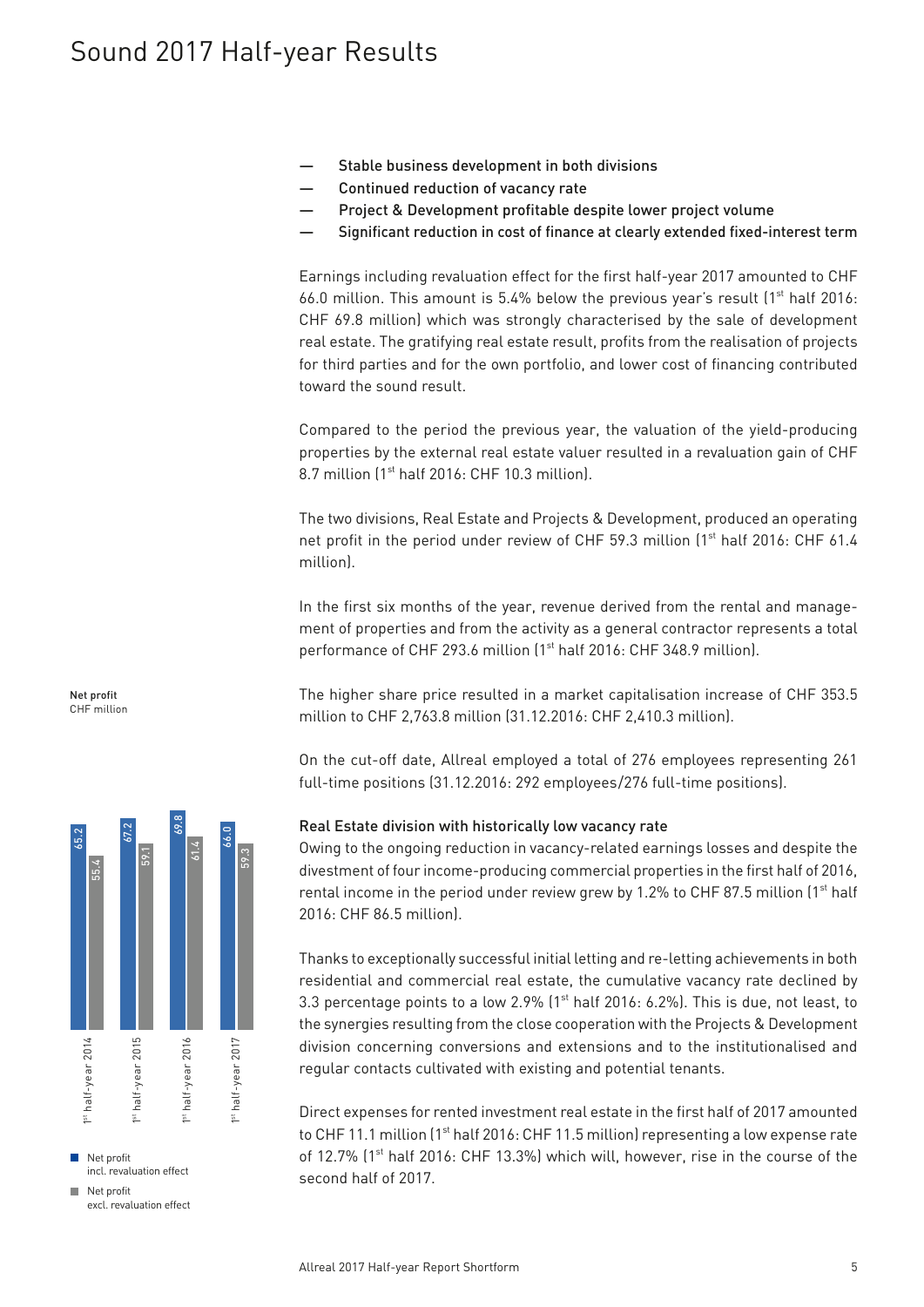Yield-producing properties CHF million



Income from investment real estate CHF million



Net yield reported in the period under review resulting from the rental of residential and commercial real estate amounted to 4.4% (1<sup>st</sup> half 2016: 4.3%).

Operating profit reported by the Real Estate division for the first half of 2017 from rental and management of real estate excluding revaluation gains amounted to CHF 72.5 million, or 5.8% below the comparable value achieved the previous year (1<sup>st</sup> half 2016: CHF 77.0 million) which benefited from sales profits.

In terms of yield-producing properties, the fully let commercial property on Grindelstrasse 3–5 in Bassersdorf ZH was reclassified and transferred to development reserves. Due to its merger with a 6,000 square-metre undeveloped neighbouring property held as a development reserve since 2008, the size of the property earmarked for project development grew to about 12,000 square metres. As at 30 June 2017, the portfolio of yield-producing properties comprised 20 residential and 38 commercial buildings.

The portfolio of investment real estate under construction remained unchanged in the first half of 2017. The two projects represent an investment volume of CHF 113.0 million and a target rental income of CHF 6.7 million, the one a fully let commercial building located at Schiffbauplatz in Zurich-West and the other a residential complex at Fangletenstrasse in Bülach ZH. Upon completion in the second half of 2017 and the second half of 2018 respectively, the two properties will be transferred to the portfolio of yield-producing properties.

The valuation made by the external real estate valuer as at 30 June 2017 of the 58 yield-producing properties and the two buildings classed as investment real estate under construction resulted in a positive pre-tax value adjustment of CHF 8.7 million (1<sup>st</sup> half 2016: CHF 10.3 million). The share of the revaluation result represented by the yield-producing properties amounted to CHF 4.7 million and that by investment real estate under construction to CHF 4.0 million.

The total value of the portfolio on the cut-off date amounted to CHF 3.59 billion (31.12.2016: CHF 3.57 billion).

When apportioning yield-producing properties by type of use and measured by rental income, 21.7% accounted for residential use and 78.3% accounted for office, services, trade and other uses.

In the first half of 2017, the Real Estate division reported earnings excluding revaluation effect of CHF 50.2 million which represents a share in the Group's net operating result of 82.4%.

### Profitable Projects & Development division in a demanding market

Earnings generated in the first half of 2017 by the Projects & Development division from development and realisation for third parties, the sale of development real estate and the capitalised performance of own projects amounted to CHF 37.4 million.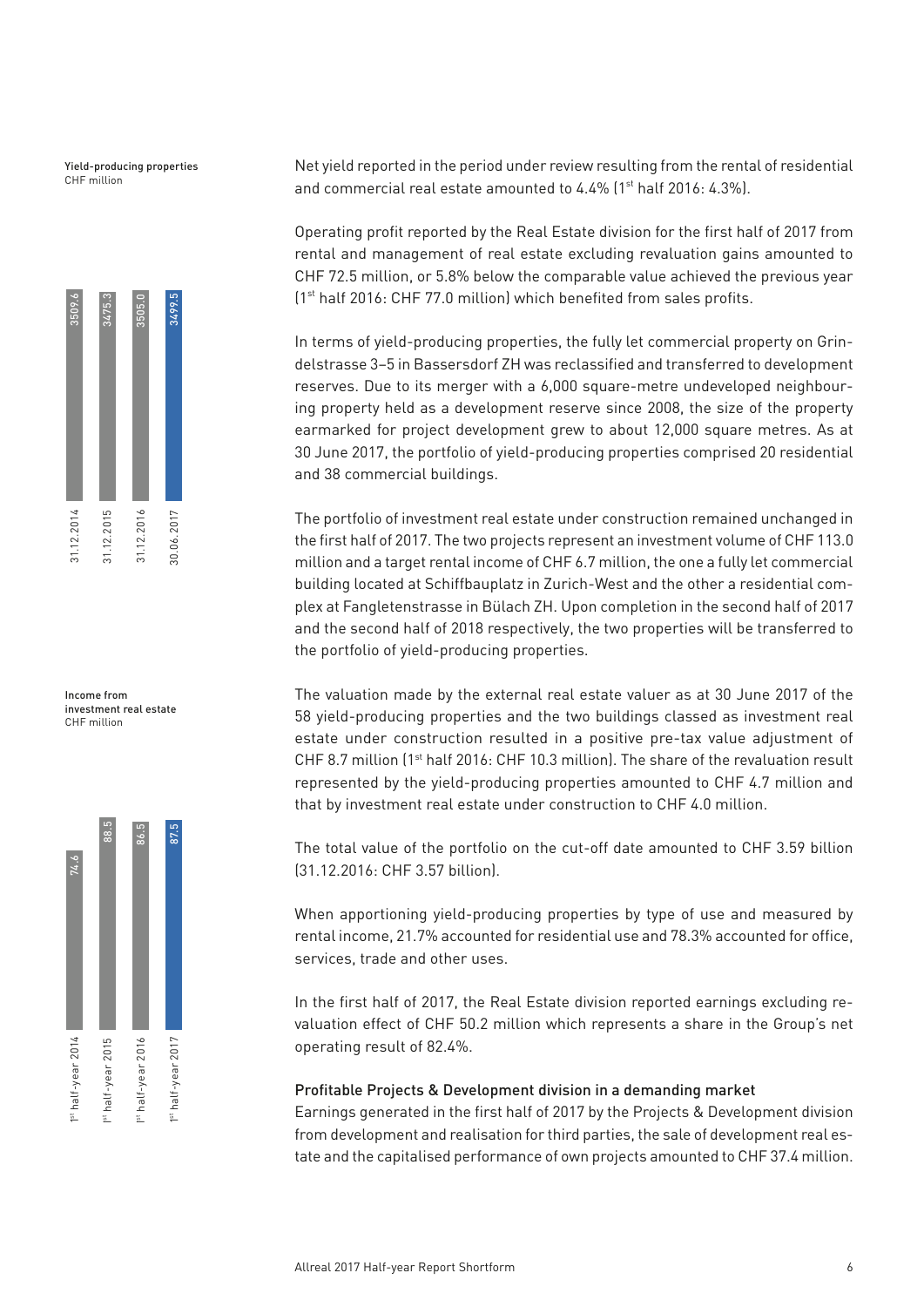Earnings from Projects & Development CHF million



As expected and owing, especially, to clearly lower profits derived from the sale of development real estate amounting to CHF 8.6 million (1<sup>st</sup> half 2016: CHF 22.1 million), the result was reported at 24.9% below the previous year's comparable value, which was essentially characterised by positive sales concerning the Guggach project in Zurich Unterstrass.

The share of the income from realisation Projects & Development and generated by development and execution of projects for third parties amounted to CHF 23.6 million, corresponding to an improved gross margin of 14.5% (1st half 2016: CHF 24.4 million /11.3%). Capitalised services concerning own projects amounted to CHF 4.1 million (1<sup>st</sup> half 2016: CHF 3.1 million).

Earnings from realisation and capitalised services for own projects were unable to compensate for lower sales profits. Despite lower operating expenses, the division's operating profit (EBIT) of CHF 14.5 million is reported below that of the previous year (1<sup>st</sup> half 2016: CHF 24.3 million).

In the first half of 2017, the Project Development department carried out a study contract for a new office building on the Escher-Wyss site in Zurich-West. The new building is to replace an office and garage building erected in 1962 at a prominent location which no longer meets requirements concerning contemporary usage and economic operation. The project unanimously recommended by the jury from eight submissions comprises about 6,500 square metres of useful space on six floors. Start of construction is scheduled for 2018, but is subject to planning permission procedures.

In the period under review, several project developments with a constant potential order volume of several hundred million Swiss francs for the Realisation department were advanced for third parties and the own portfolio. They include own projects in Zurich Wiedikon, Dielsdorf and Winterthur and numerous projects for third parties across German-speaking Switzerland.

The project volume processed by the Realisation department in the first half of 2017 amounted to CHF 203.8 million (1<sup>st</sup> half 2016: CHF 260.2 million). It mostly included projects with calculable risks, realistic contractual terms and sound profit potential requiring careful operating procedures and a high level of execution quality.

In the period under review, all construction sectors of the former Bülachguss industrial site in Bülach-Nord obtained legal validity. Moreover, the acquisition agreements signed with an institutional investor came into force. The construction start of the large project comprising some 490 rental and freehold units will result in a higher project volume in the second half of 2017.

Of the project volume completed in the first half of 2017, third-party projects represent CHF 163.8 million, development projects for sale to third parties CHF 10.9 million, and projects for the own portfolio CHF 29.1 million (1<sup>st</sup> half 2016: CHF 215.5 million/CHF 18.8 million/CHF 26.9 million).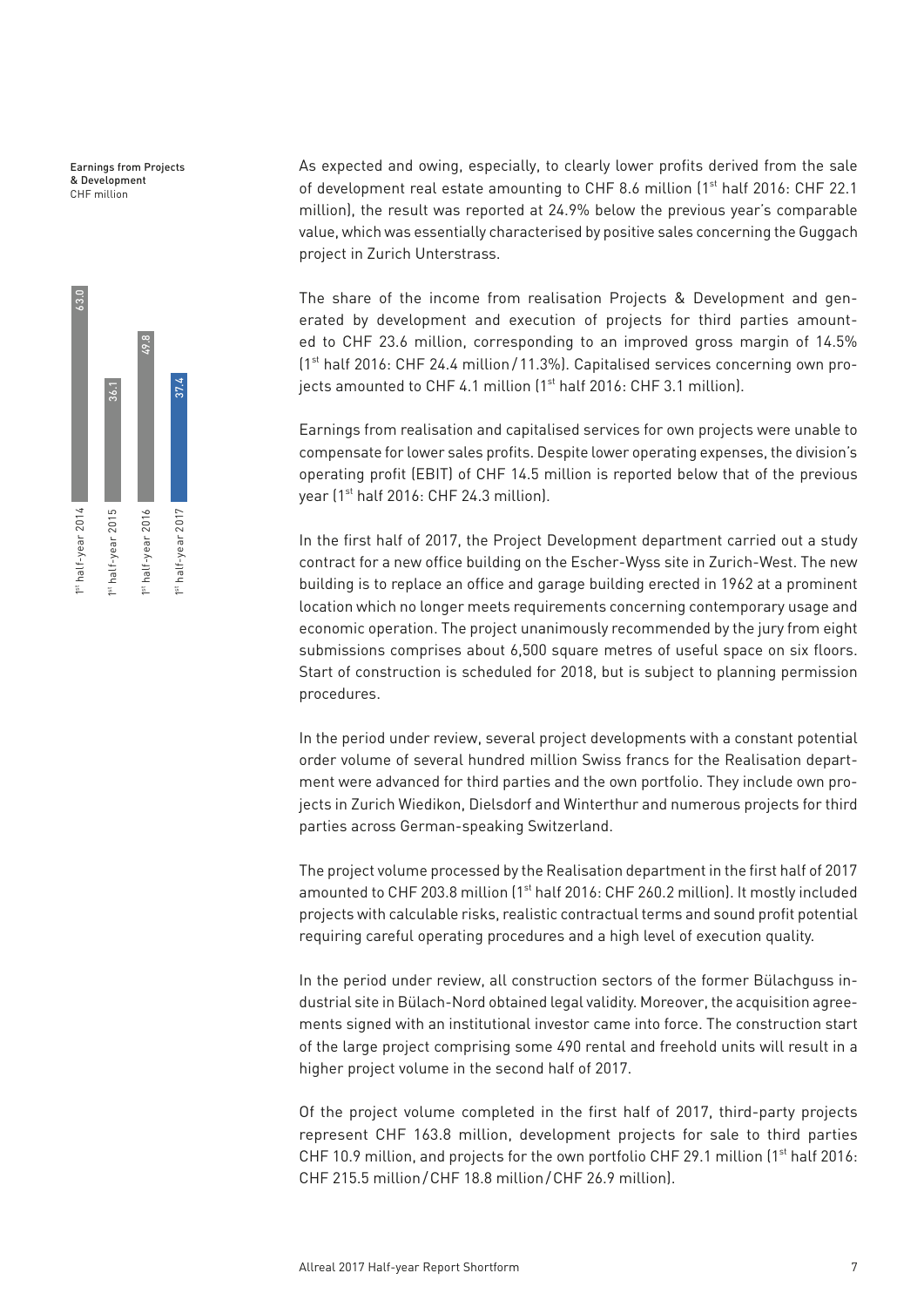Return on equity (RoE) incl. revaluation effect in percent







In terms of the project volume completed in the first half of 2017, the share of new construction projects was 72.4% and that of renovation and conversion projects 27.6% (1st half 2016: 69.2%/30.8%).

Secured order backlog of CHF 710 million as at 30 June 2017 represents utilisation of available capacity for a period of more than twelve months.

Of the 13 residential units from own development and realisation for sale as at 1 January 2017, 10 were sold in the first half of 2017 (1<sup>st</sup> half 2016: 49 units). The resulting profit amounted to CHF 8.6 million (1<sup>st</sup> half 2016: CHF 22.1 million). Consequently, on the cut-off date, three units in two projects, Guggach in Zurich Unterstrass and Lerchenbergstrasse in Erlenbach ZH, remained for sale.

The number of residential units for sale will increase in the second half of 2017 owing to commencement of the sale of 73 freehold apartments in Bülach-Nord.

In the first half of 2017, a plot of land measuring 3,806 square metres was acquired in Zufikon near Bremgarten AG. It is suitable for the development of 20 freehold residential units with an estimated investment volume of CHF 17.0 million.

In the period under review, the Projects & Development division reported net profit excluding revaluation effect of CHF 10.7 million, representing a 17.6% share in the Group's net operating result.

### Advantageous financing structure

The Group's financial liabilities as at the cut-off date amounted to CHF 1.64 billion (31.12.2016: CHF 1.60 billion).

In the period under review, a 0.875% loan at a nominal value of CHF 160 million maturing in 2027 was issued. In addition, long-term fixed-rate mortgages were concluded and, as a result, the average fixed-interest period was extended to 52 months (31.12.2016: 36 months).

Average interest rate for debt on the cut-off date amounted to 1.69%, slightly above the comparable value the previous year (31.12.2016: 1.67%).

Freely available lines of credit on the cut-off date of CHF 675 million secure high financial scope for action.

As at 30 June 2017, Allreal's equity ratio amounted to 51.9% and net gearing to 77.1% (31.12.2016: 52.3%/75.7%).

Minimum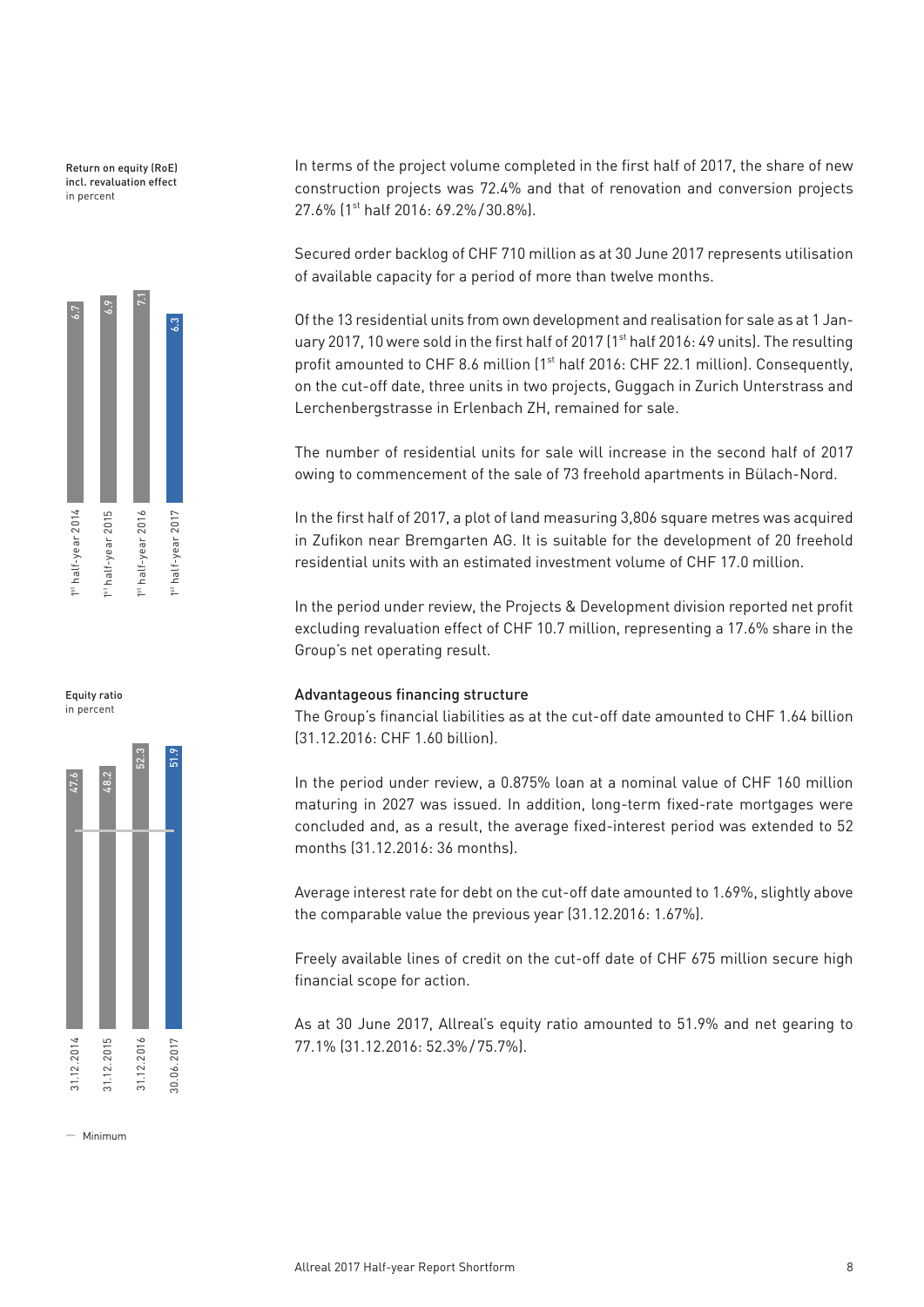#### Confident assessment of business development

The two divisions, Real Estate and Projects & Development, showed a good performance in their respective markets.

A significant contribution toward strengthening Allreal's high level of competitiveness was made by the consistent and very successful implementation of measures toward reducing the vacancy-related earnings losses.

In terms of developing and executing projects, a focus on projects with a high degree of execution quality allow for success in business operations. A strong emphasis on qualitative and economic aspects of projects goes hand in hand with continuous optimisation of processes.

Furthermore, a stronger emphasis on project development and its further progress represents the precondition for both successful acquisition and the best possible exploitation of synergies. Synergies result from the combination of a real estate portfolio providing a stable income with the activities of a general contractor.

The sound basis for Allreal's continued business development is centred on a low vacancy rate, a small number of commercial rental agreements up for renewal and growth in rental income based on portfolio expansion due in the second half of 2017.

In the Projects & Development division, progress in development and projects under construction is gratifying. Construction start in the period under review of the Bülachguss project and the connected commercial launch of 73 freehold apartments will in the medium term have a positive effect on Allreal's results.

The company continues to expect operating net profit for the 2017 financial year to remain slightly below the previous year's result.

The Board of Directors and Group Management wish to take this opportunity to thank our employees for their high level of commitment with which they have made an indispensable contribution toward Allreal's success in the period under review, and its shareholders for their trust and support.

Bruno Bettoni Chairman

Roger Herzog Chief Executive Officer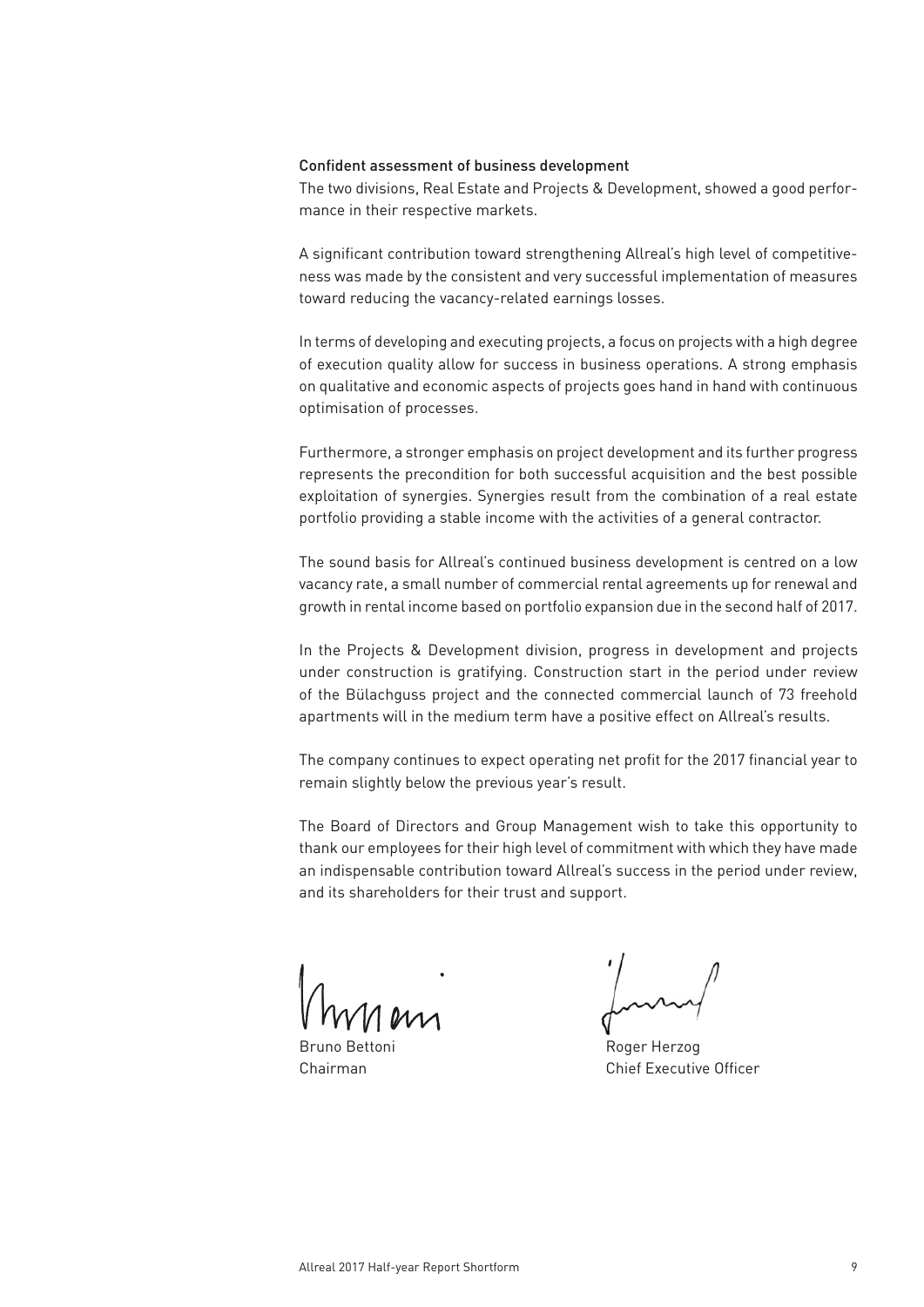# Consolidated half-year financial statements of Allreal Group

### Consolidated statement of comprehensive income

| 87.5<br>Income from renting investment real estate<br>2.3<br>Income from real estate management services<br>Income from realisation Projects & Development<br>163.8<br>Income from sales Development<br>65.5<br>Diverse income<br>1.1<br>320.2<br>Operating income<br>Direct expenses for rented investment real estate<br>$-11.1$<br>Direct expenses from realisation Projects & Development<br>$-140.2$<br>$-56.9$<br>Direct expenses from sales Development<br>$-208.2$<br>Direct operating expenses<br>$-23.6$<br>Personnel expenses<br>Other operating expenses<br>$-6.6$<br>$-30.2$<br>$-32.2$<br><b>Operating expenses</b><br>4.1<br>Capitalised company-produced assets<br>3.1<br>0.0<br>5.6<br>Earnings from sale of investment real estate<br>15.3<br>Higher valuation of yield-producing properties<br>Lower valuation of yield-producing properties<br>$-10.6$<br>5.3<br>Higher valuation of investment real estate under construction<br>Lower valuation of investment real estate under construction<br>$-1.3$<br>8.7<br>Earnings from revaluation of investment real estate<br>94.6<br><b>EBITDA</b><br>Depreciation other property, plant and equipment<br>$-0.2$<br>Amortisation intangible assets<br>0.0<br>94.4<br><b>Operating profit (EBIT)</b><br>Finance income<br>0.9<br>$-14.4$<br>Finance expenses<br>80.9<br>Net profit before tax<br>$-14.9$<br>Tax expenses<br>Net profit<br>66.0<br>Items subsequently restated in profit or loss statement:<br>Valuation of financial instruments<br>6.6<br>Deferred taxes resulting from valuation of financial instruments<br>$-1.4$<br>Items not subsequently restated in profit or loss statement:<br>Changes in employee benefits<br>10.3<br>$-2.3$<br>Deferred taxes from changes in employee benefits<br>13.2<br>Other comprehensive income<br>79.2<br>Total comprehensive income<br>Earnings per share in CHF<br>4.14<br>Diluted earnings per share in CHF<br>4.14 | CHF million | 1 <sup>st</sup> half-year 2017 | 1 <sup>st</sup> half-year 2016 |
|-------------------------------------------------------------------------------------------------------------------------------------------------------------------------------------------------------------------------------------------------------------------------------------------------------------------------------------------------------------------------------------------------------------------------------------------------------------------------------------------------------------------------------------------------------------------------------------------------------------------------------------------------------------------------------------------------------------------------------------------------------------------------------------------------------------------------------------------------------------------------------------------------------------------------------------------------------------------------------------------------------------------------------------------------------------------------------------------------------------------------------------------------------------------------------------------------------------------------------------------------------------------------------------------------------------------------------------------------------------------------------------------------------------------------------------------------------------------------------------------------------------------------------------------------------------------------------------------------------------------------------------------------------------------------------------------------------------------------------------------------------------------------------------------------------------------------------------------------------------------------------------------------------------------------------------------|-------------|--------------------------------|--------------------------------|
|                                                                                                                                                                                                                                                                                                                                                                                                                                                                                                                                                                                                                                                                                                                                                                                                                                                                                                                                                                                                                                                                                                                                                                                                                                                                                                                                                                                                                                                                                                                                                                                                                                                                                                                                                                                                                                                                                                                                           |             |                                | 86.5                           |
|                                                                                                                                                                                                                                                                                                                                                                                                                                                                                                                                                                                                                                                                                                                                                                                                                                                                                                                                                                                                                                                                                                                                                                                                                                                                                                                                                                                                                                                                                                                                                                                                                                                                                                                                                                                                                                                                                                                                           |             |                                | 2.2                            |
|                                                                                                                                                                                                                                                                                                                                                                                                                                                                                                                                                                                                                                                                                                                                                                                                                                                                                                                                                                                                                                                                                                                                                                                                                                                                                                                                                                                                                                                                                                                                                                                                                                                                                                                                                                                                                                                                                                                                           |             |                                | 215.5                          |
|                                                                                                                                                                                                                                                                                                                                                                                                                                                                                                                                                                                                                                                                                                                                                                                                                                                                                                                                                                                                                                                                                                                                                                                                                                                                                                                                                                                                                                                                                                                                                                                                                                                                                                                                                                                                                                                                                                                                           |             |                                | 170.3                          |
|                                                                                                                                                                                                                                                                                                                                                                                                                                                                                                                                                                                                                                                                                                                                                                                                                                                                                                                                                                                                                                                                                                                                                                                                                                                                                                                                                                                                                                                                                                                                                                                                                                                                                                                                                                                                                                                                                                                                           |             |                                | 0.2                            |
|                                                                                                                                                                                                                                                                                                                                                                                                                                                                                                                                                                                                                                                                                                                                                                                                                                                                                                                                                                                                                                                                                                                                                                                                                                                                                                                                                                                                                                                                                                                                                                                                                                                                                                                                                                                                                                                                                                                                           |             |                                | 474.7                          |
|                                                                                                                                                                                                                                                                                                                                                                                                                                                                                                                                                                                                                                                                                                                                                                                                                                                                                                                                                                                                                                                                                                                                                                                                                                                                                                                                                                                                                                                                                                                                                                                                                                                                                                                                                                                                                                                                                                                                           |             |                                | $-11.5$                        |
|                                                                                                                                                                                                                                                                                                                                                                                                                                                                                                                                                                                                                                                                                                                                                                                                                                                                                                                                                                                                                                                                                                                                                                                                                                                                                                                                                                                                                                                                                                                                                                                                                                                                                                                                                                                                                                                                                                                                           |             |                                | $-191.1$                       |
|                                                                                                                                                                                                                                                                                                                                                                                                                                                                                                                                                                                                                                                                                                                                                                                                                                                                                                                                                                                                                                                                                                                                                                                                                                                                                                                                                                                                                                                                                                                                                                                                                                                                                                                                                                                                                                                                                                                                           |             |                                | $-148.2$                       |
|                                                                                                                                                                                                                                                                                                                                                                                                                                                                                                                                                                                                                                                                                                                                                                                                                                                                                                                                                                                                                                                                                                                                                                                                                                                                                                                                                                                                                                                                                                                                                                                                                                                                                                                                                                                                                                                                                                                                           |             |                                | $-350.8$                       |
|                                                                                                                                                                                                                                                                                                                                                                                                                                                                                                                                                                                                                                                                                                                                                                                                                                                                                                                                                                                                                                                                                                                                                                                                                                                                                                                                                                                                                                                                                                                                                                                                                                                                                                                                                                                                                                                                                                                                           |             |                                | $-25.1$                        |
|                                                                                                                                                                                                                                                                                                                                                                                                                                                                                                                                                                                                                                                                                                                                                                                                                                                                                                                                                                                                                                                                                                                                                                                                                                                                                                                                                                                                                                                                                                                                                                                                                                                                                                                                                                                                                                                                                                                                           |             |                                | $-7.1$                         |
|                                                                                                                                                                                                                                                                                                                                                                                                                                                                                                                                                                                                                                                                                                                                                                                                                                                                                                                                                                                                                                                                                                                                                                                                                                                                                                                                                                                                                                                                                                                                                                                                                                                                                                                                                                                                                                                                                                                                           |             |                                |                                |
|                                                                                                                                                                                                                                                                                                                                                                                                                                                                                                                                                                                                                                                                                                                                                                                                                                                                                                                                                                                                                                                                                                                                                                                                                                                                                                                                                                                                                                                                                                                                                                                                                                                                                                                                                                                                                                                                                                                                           |             |                                |                                |
|                                                                                                                                                                                                                                                                                                                                                                                                                                                                                                                                                                                                                                                                                                                                                                                                                                                                                                                                                                                                                                                                                                                                                                                                                                                                                                                                                                                                                                                                                                                                                                                                                                                                                                                                                                                                                                                                                                                                           |             |                                |                                |
|                                                                                                                                                                                                                                                                                                                                                                                                                                                                                                                                                                                                                                                                                                                                                                                                                                                                                                                                                                                                                                                                                                                                                                                                                                                                                                                                                                                                                                                                                                                                                                                                                                                                                                                                                                                                                                                                                                                                           |             |                                |                                |
|                                                                                                                                                                                                                                                                                                                                                                                                                                                                                                                                                                                                                                                                                                                                                                                                                                                                                                                                                                                                                                                                                                                                                                                                                                                                                                                                                                                                                                                                                                                                                                                                                                                                                                                                                                                                                                                                                                                                           |             |                                | 21.6                           |
|                                                                                                                                                                                                                                                                                                                                                                                                                                                                                                                                                                                                                                                                                                                                                                                                                                                                                                                                                                                                                                                                                                                                                                                                                                                                                                                                                                                                                                                                                                                                                                                                                                                                                                                                                                                                                                                                                                                                           |             |                                | $-17.8$                        |
|                                                                                                                                                                                                                                                                                                                                                                                                                                                                                                                                                                                                                                                                                                                                                                                                                                                                                                                                                                                                                                                                                                                                                                                                                                                                                                                                                                                                                                                                                                                                                                                                                                                                                                                                                                                                                                                                                                                                           |             |                                | 6.5                            |
|                                                                                                                                                                                                                                                                                                                                                                                                                                                                                                                                                                                                                                                                                                                                                                                                                                                                                                                                                                                                                                                                                                                                                                                                                                                                                                                                                                                                                                                                                                                                                                                                                                                                                                                                                                                                                                                                                                                                           |             |                                | 0.0                            |
|                                                                                                                                                                                                                                                                                                                                                                                                                                                                                                                                                                                                                                                                                                                                                                                                                                                                                                                                                                                                                                                                                                                                                                                                                                                                                                                                                                                                                                                                                                                                                                                                                                                                                                                                                                                                                                                                                                                                           |             |                                | 10.3                           |
|                                                                                                                                                                                                                                                                                                                                                                                                                                                                                                                                                                                                                                                                                                                                                                                                                                                                                                                                                                                                                                                                                                                                                                                                                                                                                                                                                                                                                                                                                                                                                                                                                                                                                                                                                                                                                                                                                                                                           |             |                                | 110.7                          |
|                                                                                                                                                                                                                                                                                                                                                                                                                                                                                                                                                                                                                                                                                                                                                                                                                                                                                                                                                                                                                                                                                                                                                                                                                                                                                                                                                                                                                                                                                                                                                                                                                                                                                                                                                                                                                                                                                                                                           |             |                                | $-0.3$                         |
|                                                                                                                                                                                                                                                                                                                                                                                                                                                                                                                                                                                                                                                                                                                                                                                                                                                                                                                                                                                                                                                                                                                                                                                                                                                                                                                                                                                                                                                                                                                                                                                                                                                                                                                                                                                                                                                                                                                                           |             |                                | 0.0                            |
|                                                                                                                                                                                                                                                                                                                                                                                                                                                                                                                                                                                                                                                                                                                                                                                                                                                                                                                                                                                                                                                                                                                                                                                                                                                                                                                                                                                                                                                                                                                                                                                                                                                                                                                                                                                                                                                                                                                                           |             |                                | 110.4                          |
|                                                                                                                                                                                                                                                                                                                                                                                                                                                                                                                                                                                                                                                                                                                                                                                                                                                                                                                                                                                                                                                                                                                                                                                                                                                                                                                                                                                                                                                                                                                                                                                                                                                                                                                                                                                                                                                                                                                                           |             |                                | 0.9                            |
|                                                                                                                                                                                                                                                                                                                                                                                                                                                                                                                                                                                                                                                                                                                                                                                                                                                                                                                                                                                                                                                                                                                                                                                                                                                                                                                                                                                                                                                                                                                                                                                                                                                                                                                                                                                                                                                                                                                                           |             |                                | $-22.5$                        |
|                                                                                                                                                                                                                                                                                                                                                                                                                                                                                                                                                                                                                                                                                                                                                                                                                                                                                                                                                                                                                                                                                                                                                                                                                                                                                                                                                                                                                                                                                                                                                                                                                                                                                                                                                                                                                                                                                                                                           |             |                                | 88.8                           |
|                                                                                                                                                                                                                                                                                                                                                                                                                                                                                                                                                                                                                                                                                                                                                                                                                                                                                                                                                                                                                                                                                                                                                                                                                                                                                                                                                                                                                                                                                                                                                                                                                                                                                                                                                                                                                                                                                                                                           |             |                                | $-19.0$                        |
|                                                                                                                                                                                                                                                                                                                                                                                                                                                                                                                                                                                                                                                                                                                                                                                                                                                                                                                                                                                                                                                                                                                                                                                                                                                                                                                                                                                                                                                                                                                                                                                                                                                                                                                                                                                                                                                                                                                                           |             |                                | 69.8                           |
|                                                                                                                                                                                                                                                                                                                                                                                                                                                                                                                                                                                                                                                                                                                                                                                                                                                                                                                                                                                                                                                                                                                                                                                                                                                                                                                                                                                                                                                                                                                                                                                                                                                                                                                                                                                                                                                                                                                                           |             |                                |                                |
|                                                                                                                                                                                                                                                                                                                                                                                                                                                                                                                                                                                                                                                                                                                                                                                                                                                                                                                                                                                                                                                                                                                                                                                                                                                                                                                                                                                                                                                                                                                                                                                                                                                                                                                                                                                                                                                                                                                                           |             |                                | $-2.5$                         |
|                                                                                                                                                                                                                                                                                                                                                                                                                                                                                                                                                                                                                                                                                                                                                                                                                                                                                                                                                                                                                                                                                                                                                                                                                                                                                                                                                                                                                                                                                                                                                                                                                                                                                                                                                                                                                                                                                                                                           |             |                                | 0.5                            |
|                                                                                                                                                                                                                                                                                                                                                                                                                                                                                                                                                                                                                                                                                                                                                                                                                                                                                                                                                                                                                                                                                                                                                                                                                                                                                                                                                                                                                                                                                                                                                                                                                                                                                                                                                                                                                                                                                                                                           |             |                                |                                |
|                                                                                                                                                                                                                                                                                                                                                                                                                                                                                                                                                                                                                                                                                                                                                                                                                                                                                                                                                                                                                                                                                                                                                                                                                                                                                                                                                                                                                                                                                                                                                                                                                                                                                                                                                                                                                                                                                                                                           |             |                                | $-13.5$                        |
|                                                                                                                                                                                                                                                                                                                                                                                                                                                                                                                                                                                                                                                                                                                                                                                                                                                                                                                                                                                                                                                                                                                                                                                                                                                                                                                                                                                                                                                                                                                                                                                                                                                                                                                                                                                                                                                                                                                                           |             |                                | 3.0                            |
|                                                                                                                                                                                                                                                                                                                                                                                                                                                                                                                                                                                                                                                                                                                                                                                                                                                                                                                                                                                                                                                                                                                                                                                                                                                                                                                                                                                                                                                                                                                                                                                                                                                                                                                                                                                                                                                                                                                                           |             |                                | $-12.5$                        |
|                                                                                                                                                                                                                                                                                                                                                                                                                                                                                                                                                                                                                                                                                                                                                                                                                                                                                                                                                                                                                                                                                                                                                                                                                                                                                                                                                                                                                                                                                                                                                                                                                                                                                                                                                                                                                                                                                                                                           |             |                                | 57.3                           |
|                                                                                                                                                                                                                                                                                                                                                                                                                                                                                                                                                                                                                                                                                                                                                                                                                                                                                                                                                                                                                                                                                                                                                                                                                                                                                                                                                                                                                                                                                                                                                                                                                                                                                                                                                                                                                                                                                                                                           |             |                                | 4.38                           |
|                                                                                                                                                                                                                                                                                                                                                                                                                                                                                                                                                                                                                                                                                                                                                                                                                                                                                                                                                                                                                                                                                                                                                                                                                                                                                                                                                                                                                                                                                                                                                                                                                                                                                                                                                                                                                                                                                                                                           |             |                                | 4.39                           |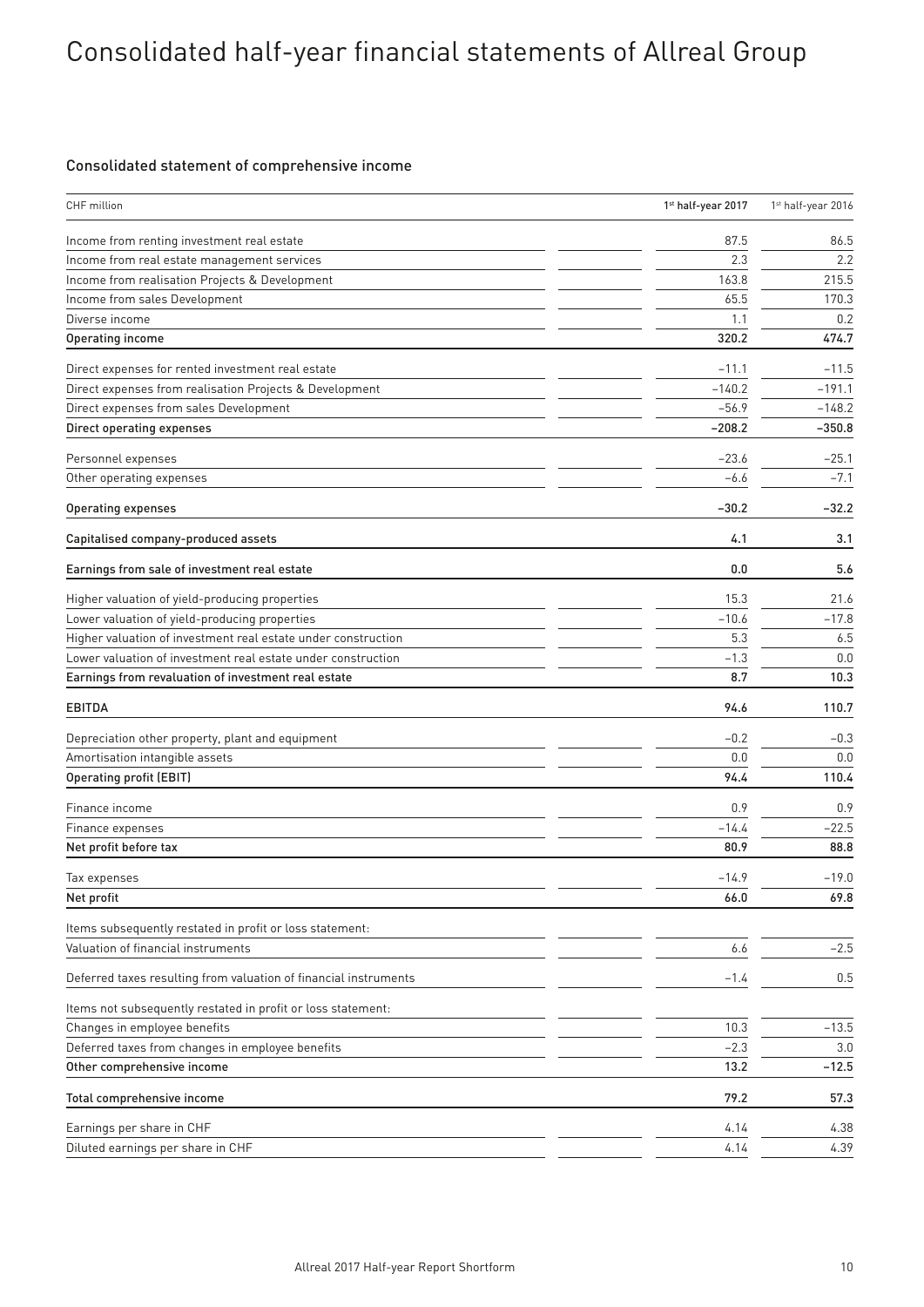### Consolidated balance sheet

| CHF million                               | 30.06.2017 | 31.12.2016<br>audited |
|-------------------------------------------|------------|-----------------------|
| Investment real estate                    | 3499.5     | 3505.0                |
| Investment real estate under construction | 94.5       | 69.5                  |
| Other property, plant and equipment       | 1.2        | 1.1                   |
| Financial assets                          | 135.0      | 136.8                 |
| Intangible assets                         | 0.2        | 0.2                   |
| Deferred tax assets                       | 29.7       | 34.6                  |
| Non-current assets                        | 3760.1     | 3747.2                |
| Development real estate                   | 133.6      | 165.7                 |
| Trade receivables                         | 66.8       | 55.3                  |
| Other receivables                         | 3.1        | 3.3                   |
| Cash                                      | 34.6       | 21.4                  |
| <b>Current assets</b>                     | 238.1      | 245.7                 |
| Assets                                    | 3998.2     | 3992.9                |
| Share capital                             | 797.1      | 797.1                 |
| Capital reserves                          | 49.5       | 141.1                 |
| Treasury shares                           | $-2.3$     | $-1.7$                |
| Retained earnings                         | 1229.7     | 1150.3                |
| Equity                                    | 2074.0     | 2086.8                |
| Borrowings                                | 1206.6     | 917.7                 |
| Deferred tax liabilities                  | 194.5      | 192.5                 |
| Long-term provisions                      | 5.3        | 15.2                  |
| Other long-term liabilities               | 0.0        | 0.0                   |
| Long-term liabilities                     | 1406.4     | 1125.4                |
| Trade payables                            | 54.3       | 55.5                  |
| Prepayments for development real estate   | 5.9        | 6.8                   |
| <b>Current tax liabilities</b>            | 5.5        | 7.4                   |
| Other current liabilities                 | 17.5       | 22.2                  |
| Short-term provisions                     | 6.6        | 5.8                   |
| Short-term borrowings                     | 428.0      | 683.0                 |
| Short-term liabilities                    | 517.8      | 780.7                 |
| <b>Liabilities</b>                        | 1924.2     | 1906.1                |
| <b>Equity and liabilities</b>             | 3998.2     | 3992.9                |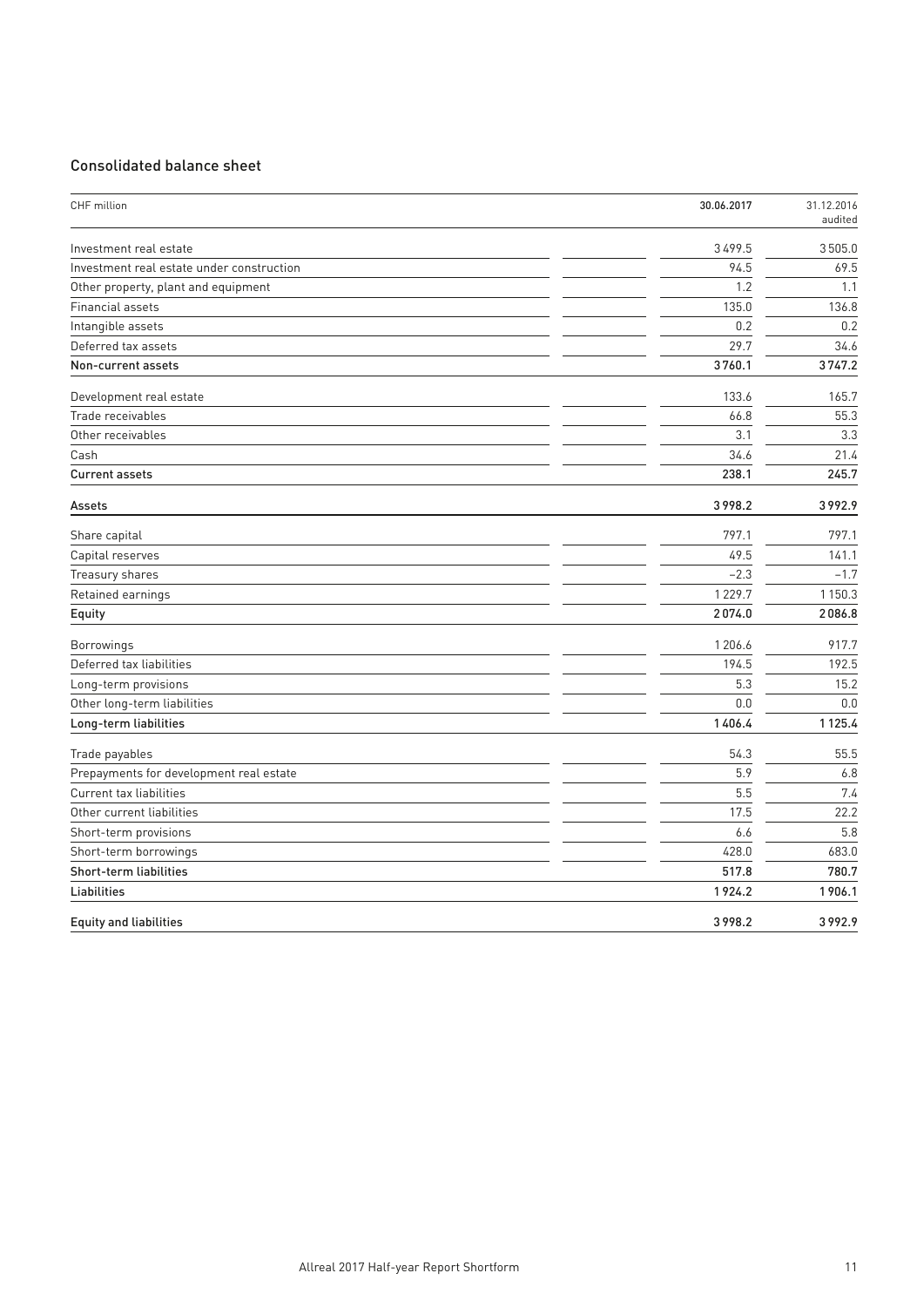### Consolidated statement of changes in shareholders' equity

| CHF million                        |                  |                     |                    |                     |                         | Retained earnings             |         |
|------------------------------------|------------------|---------------------|--------------------|---------------------|-------------------------|-------------------------------|---------|
|                                    | Share<br>capital | Capital<br>reserves | Treasury<br>shares | Hedging<br>reserves | Revaluation<br>reserves | Other<br>retained<br>reserves | Total   |
| As at 1 January 2016               | 797.1            | 232.7               | $-4.4$             | $-49.4$             | 116.4                   | 901.7                         | 1994.1  |
| Net profit                         |                  |                     |                    |                     |                         | 69.8                          | 69.8    |
| Valuation of financial instruments |                  |                     |                    | $-2.0$              |                         |                               | $-2.0$  |
| Changes in employee benefits       |                  |                     |                    |                     |                         | $-10.5$                       | $-10.5$ |
| Total comprehensive income         |                  |                     |                    | $-2.0$              |                         | 59.3                          | 57.3    |
| Purchase treasury shares           |                  |                     | $-7.9$             |                     |                         |                               | $-7.9$  |
| Sale treasury shares               |                  |                     | 11.4               |                     |                         |                               | 11.4    |
| Pay-out of reserves from           |                  | $-91.6$             |                    |                     |                         |                               | $-91.6$ |
| capital contributions              |                  |                     |                    |                     |                         |                               |         |
| Share-based reimbursement          |                  |                     | 0.1                |                     |                         |                               | 0.1     |
| Reclassification                   |                  |                     |                    |                     | 26.9                    | $-26.9$                       | 0.0     |
| As at 30 June 2016 (reviewed)      | 797.1            | 141.1               | $-0.8$             | $-51.4$             | 143.3                   | 934.1                         | 1963.4  |
| Net profit                         |                  |                     |                    |                     |                         | 103.8                         | 103.8   |
| Valuation of financial instruments |                  |                     |                    | 16.0                |                         |                               | 16.0    |
| Changes in employee benefits       |                  |                     |                    |                     |                         | 4.3                           | 4.3     |
| Total comprehensive income         |                  |                     |                    | 16.0                |                         | 108.1                         | 124.1   |
| Purchase treasury shares           |                  |                     | $-10.4$            |                     |                         |                               | $-10.4$ |
| Sale treasury shares               |                  |                     | 9.5                |                     |                         | 0.2                           | 9.7     |
| Reclassification                   |                  |                     |                    |                     | 49.6                    | $-49.6$                       | 0.0     |
| As at 31 December 2016 (audited)   | 797.1            | 141.1               | $-1.7$             | $-35.4$             | 192.9                   | 992.8                         | 2086.8  |
| Net profit                         |                  |                     |                    |                     |                         | 66.0                          | 66.0    |
| Changes in financial instruments   |                  |                     |                    | 5.2                 |                         |                               | 5.2     |
| Changes in employee benefits       |                  |                     |                    |                     |                         | 8.0                           | 8.0     |
| Total comprehensive income         |                  |                     |                    | 5.2                 |                         | 74.0                          | 79.2    |
| Purchase treasury shares           |                  |                     | $-11.5$            |                     |                         |                               | $-11.5$ |
| Sale treasury shares               |                  |                     | 10.8               |                     |                         | 0.2                           | 11.0    |
| Pay-out of reserves from           |                  | $-91.6$             |                    |                     |                         |                               | $-91.6$ |
| capital contributions              |                  |                     |                    |                     |                         |                               |         |
| Share-based reimbursement          |                  |                     | 0.1                |                     |                         |                               | 0.1     |
| Reclassification                   |                  |                     |                    |                     | 6.7                     | $-6.7$                        | 0.0     |
| As at 30 June 2017                 | 797.1            | 49.5                | $-2.3$             | $-30.2$             | 199.6                   | 1060.3                        | 2074.0  |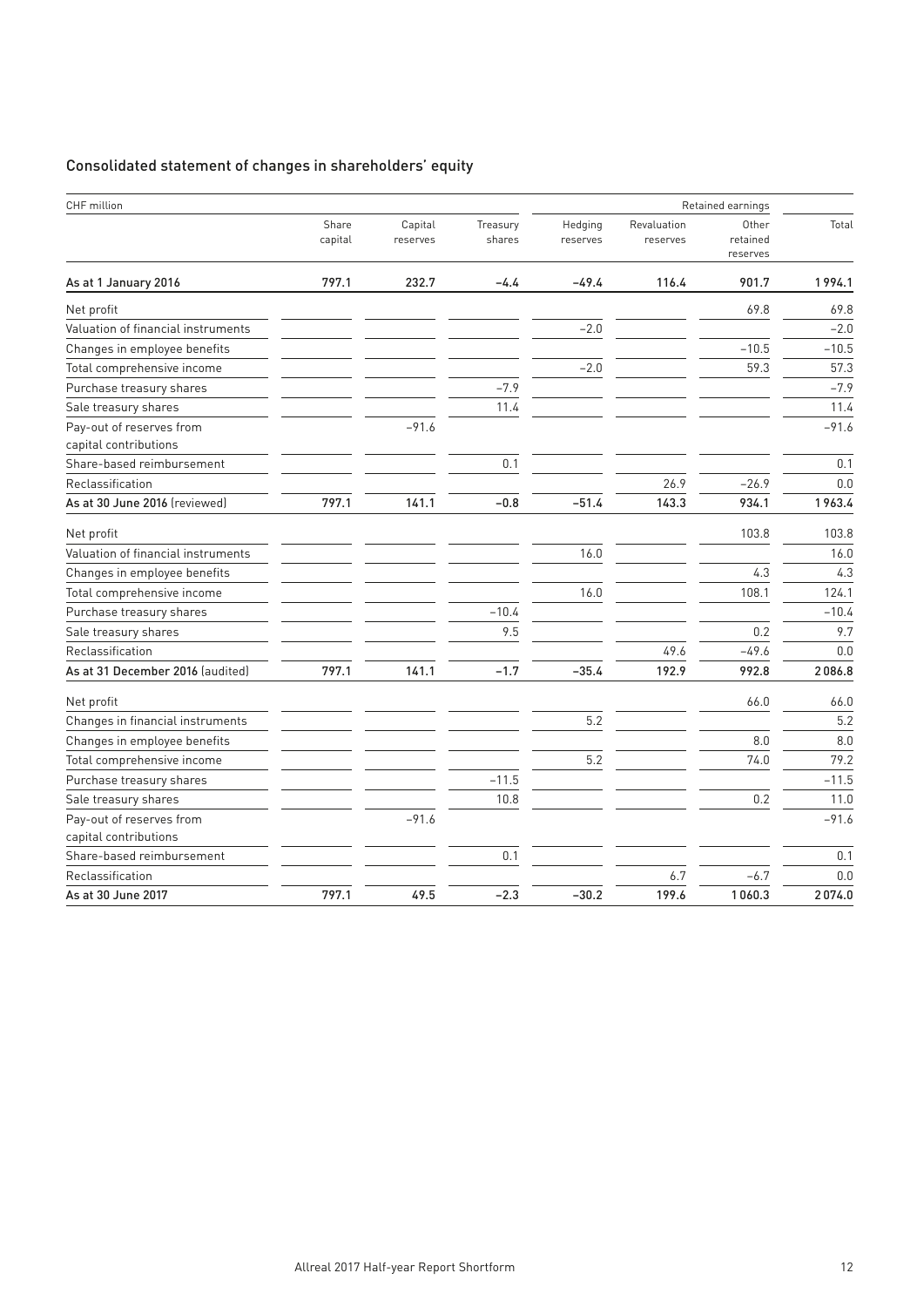### Consolidated cash flow statement

| 80.9<br>Earnings before tax<br>13.5<br>Earnings from revaluation of investment real estate<br>$-8.7$<br>Depreciation other property, plant and equipment<br>0.2<br>Earnings from sale of investment real estate<br>0.0<br>Capitalisation of company-produced assets in development real estate<br>$-2.3$<br>Share-based reimbursement<br>0.1<br>0.5<br>Change in pension fund obligations affecting net income<br>Other items<br>1.1<br>49.9<br>Change in development real estate<br>Change in trade receivables<br>$-11.5$<br>Change in other receivables<br>0.2<br>Change in provisions<br>0.7<br>Change in trade payables<br>$-1.2$<br>Change in down payments for development real estate<br>$-0.9$<br>Change in other current liabilities<br>-4.7<br>Cost of finance paid<br>$-8.0$<br>$-22.1$<br>Financial income received<br>0.9<br>$-14.3$<br>Cash flow from operating activities<br>96.4<br>Investment in yield-producing properties<br>$-5.9$<br>Proceeds from sale of yield-producing properties<br>0.0<br>Investment in investment real estate under construction<br>$-20.8$<br>0.0<br>$-0.2$<br>0.1<br>0.0<br>$-2.5$<br>4.4<br>$-25.0$<br>185.0<br>$-311.5$<br>Decrease in borrowings<br>160.3<br>Issue of bond loan<br>Repayment bond loan<br>0.0<br>Purchase treasury shares<br>$-11.5$<br>Sale treasury shares<br>11.1<br>Payout of reserves from capital contributions<br>$-91.6$<br>Cash flow from financing activities<br>$-58.2$<br>13.2<br>Change in cash<br>21.4<br>Cash at 1 January<br>Cash at 30 June<br>34.6 | CHF million                                             | 1st half-year 2017 | 1st half-year 2016 |
|----------------------------------------------------------------------------------------------------------------------------------------------------------------------------------------------------------------------------------------------------------------------------------------------------------------------------------------------------------------------------------------------------------------------------------------------------------------------------------------------------------------------------------------------------------------------------------------------------------------------------------------------------------------------------------------------------------------------------------------------------------------------------------------------------------------------------------------------------------------------------------------------------------------------------------------------------------------------------------------------------------------------------------------------------------------------------------------------------------------------------------------------------------------------------------------------------------------------------------------------------------------------------------------------------------------------------------------------------------------------------------------------------------------------------------------------------------------------------------------------------------------------------------------|---------------------------------------------------------|--------------------|--------------------|
|                                                                                                                                                                                                                                                                                                                                                                                                                                                                                                                                                                                                                                                                                                                                                                                                                                                                                                                                                                                                                                                                                                                                                                                                                                                                                                                                                                                                                                                                                                                                        |                                                         |                    | 88.8               |
|                                                                                                                                                                                                                                                                                                                                                                                                                                                                                                                                                                                                                                                                                                                                                                                                                                                                                                                                                                                                                                                                                                                                                                                                                                                                                                                                                                                                                                                                                                                                        | Net financial expense                                   |                    | 21.6               |
|                                                                                                                                                                                                                                                                                                                                                                                                                                                                                                                                                                                                                                                                                                                                                                                                                                                                                                                                                                                                                                                                                                                                                                                                                                                                                                                                                                                                                                                                                                                                        |                                                         |                    | $-10.3$            |
|                                                                                                                                                                                                                                                                                                                                                                                                                                                                                                                                                                                                                                                                                                                                                                                                                                                                                                                                                                                                                                                                                                                                                                                                                                                                                                                                                                                                                                                                                                                                        |                                                         |                    | 0.3                |
|                                                                                                                                                                                                                                                                                                                                                                                                                                                                                                                                                                                                                                                                                                                                                                                                                                                                                                                                                                                                                                                                                                                                                                                                                                                                                                                                                                                                                                                                                                                                        |                                                         |                    | $-5.6$             |
|                                                                                                                                                                                                                                                                                                                                                                                                                                                                                                                                                                                                                                                                                                                                                                                                                                                                                                                                                                                                                                                                                                                                                                                                                                                                                                                                                                                                                                                                                                                                        |                                                         |                    | $-2.1$             |
|                                                                                                                                                                                                                                                                                                                                                                                                                                                                                                                                                                                                                                                                                                                                                                                                                                                                                                                                                                                                                                                                                                                                                                                                                                                                                                                                                                                                                                                                                                                                        |                                                         |                    | 0.1                |
|                                                                                                                                                                                                                                                                                                                                                                                                                                                                                                                                                                                                                                                                                                                                                                                                                                                                                                                                                                                                                                                                                                                                                                                                                                                                                                                                                                                                                                                                                                                                        |                                                         |                    | 0.6                |
|                                                                                                                                                                                                                                                                                                                                                                                                                                                                                                                                                                                                                                                                                                                                                                                                                                                                                                                                                                                                                                                                                                                                                                                                                                                                                                                                                                                                                                                                                                                                        |                                                         |                    | 0.4                |
|                                                                                                                                                                                                                                                                                                                                                                                                                                                                                                                                                                                                                                                                                                                                                                                                                                                                                                                                                                                                                                                                                                                                                                                                                                                                                                                                                                                                                                                                                                                                        |                                                         |                    | 134.5              |
|                                                                                                                                                                                                                                                                                                                                                                                                                                                                                                                                                                                                                                                                                                                                                                                                                                                                                                                                                                                                                                                                                                                                                                                                                                                                                                                                                                                                                                                                                                                                        |                                                         |                    | 8.8                |
|                                                                                                                                                                                                                                                                                                                                                                                                                                                                                                                                                                                                                                                                                                                                                                                                                                                                                                                                                                                                                                                                                                                                                                                                                                                                                                                                                                                                                                                                                                                                        |                                                         |                    | $-3.2$             |
|                                                                                                                                                                                                                                                                                                                                                                                                                                                                                                                                                                                                                                                                                                                                                                                                                                                                                                                                                                                                                                                                                                                                                                                                                                                                                                                                                                                                                                                                                                                                        |                                                         |                    | $-0.3$             |
|                                                                                                                                                                                                                                                                                                                                                                                                                                                                                                                                                                                                                                                                                                                                                                                                                                                                                                                                                                                                                                                                                                                                                                                                                                                                                                                                                                                                                                                                                                                                        |                                                         |                    | 3.8                |
|                                                                                                                                                                                                                                                                                                                                                                                                                                                                                                                                                                                                                                                                                                                                                                                                                                                                                                                                                                                                                                                                                                                                                                                                                                                                                                                                                                                                                                                                                                                                        |                                                         |                    | $-15.2$            |
|                                                                                                                                                                                                                                                                                                                                                                                                                                                                                                                                                                                                                                                                                                                                                                                                                                                                                                                                                                                                                                                                                                                                                                                                                                                                                                                                                                                                                                                                                                                                        |                                                         |                    | $-0.5$             |
|                                                                                                                                                                                                                                                                                                                                                                                                                                                                                                                                                                                                                                                                                                                                                                                                                                                                                                                                                                                                                                                                                                                                                                                                                                                                                                                                                                                                                                                                                                                                        |                                                         |                    |                    |
|                                                                                                                                                                                                                                                                                                                                                                                                                                                                                                                                                                                                                                                                                                                                                                                                                                                                                                                                                                                                                                                                                                                                                                                                                                                                                                                                                                                                                                                                                                                                        |                                                         |                    | 0.9                |
|                                                                                                                                                                                                                                                                                                                                                                                                                                                                                                                                                                                                                                                                                                                                                                                                                                                                                                                                                                                                                                                                                                                                                                                                                                                                                                                                                                                                                                                                                                                                        | Income tax paid                                         |                    | $-19.1$            |
|                                                                                                                                                                                                                                                                                                                                                                                                                                                                                                                                                                                                                                                                                                                                                                                                                                                                                                                                                                                                                                                                                                                                                                                                                                                                                                                                                                                                                                                                                                                                        |                                                         |                    | 181.4              |
|                                                                                                                                                                                                                                                                                                                                                                                                                                                                                                                                                                                                                                                                                                                                                                                                                                                                                                                                                                                                                                                                                                                                                                                                                                                                                                                                                                                                                                                                                                                                        |                                                         |                    | $-7.0$             |
|                                                                                                                                                                                                                                                                                                                                                                                                                                                                                                                                                                                                                                                                                                                                                                                                                                                                                                                                                                                                                                                                                                                                                                                                                                                                                                                                                                                                                                                                                                                                        |                                                         |                    | 98.8               |
|                                                                                                                                                                                                                                                                                                                                                                                                                                                                                                                                                                                                                                                                                                                                                                                                                                                                                                                                                                                                                                                                                                                                                                                                                                                                                                                                                                                                                                                                                                                                        |                                                         |                    | $-13.6$            |
|                                                                                                                                                                                                                                                                                                                                                                                                                                                                                                                                                                                                                                                                                                                                                                                                                                                                                                                                                                                                                                                                                                                                                                                                                                                                                                                                                                                                                                                                                                                                        | Divestment of investment real estate under construction |                    | 0.0                |
|                                                                                                                                                                                                                                                                                                                                                                                                                                                                                                                                                                                                                                                                                                                                                                                                                                                                                                                                                                                                                                                                                                                                                                                                                                                                                                                                                                                                                                                                                                                                        | Acquisition of other property, plant and equipment      |                    |                    |
|                                                                                                                                                                                                                                                                                                                                                                                                                                                                                                                                                                                                                                                                                                                                                                                                                                                                                                                                                                                                                                                                                                                                                                                                                                                                                                                                                                                                                                                                                                                                        | Divestment of other property, plant and equipment       |                    | 0.0                |
|                                                                                                                                                                                                                                                                                                                                                                                                                                                                                                                                                                                                                                                                                                                                                                                                                                                                                                                                                                                                                                                                                                                                                                                                                                                                                                                                                                                                                                                                                                                                        | Increase financial assets                               |                    | $-2.6$             |
|                                                                                                                                                                                                                                                                                                                                                                                                                                                                                                                                                                                                                                                                                                                                                                                                                                                                                                                                                                                                                                                                                                                                                                                                                                                                                                                                                                                                                                                                                                                                        | Decrease in financial assets                            |                    | 5.8                |
|                                                                                                                                                                                                                                                                                                                                                                                                                                                                                                                                                                                                                                                                                                                                                                                                                                                                                                                                                                                                                                                                                                                                                                                                                                                                                                                                                                                                                                                                                                                                        | Cash flow from investing activities                     |                    | 81.5               |
|                                                                                                                                                                                                                                                                                                                                                                                                                                                                                                                                                                                                                                                                                                                                                                                                                                                                                                                                                                                                                                                                                                                                                                                                                                                                                                                                                                                                                                                                                                                                        | Increase in borrowings                                  |                    | 65.0               |
|                                                                                                                                                                                                                                                                                                                                                                                                                                                                                                                                                                                                                                                                                                                                                                                                                                                                                                                                                                                                                                                                                                                                                                                                                                                                                                                                                                                                                                                                                                                                        |                                                         |                    | $-235.0$           |
|                                                                                                                                                                                                                                                                                                                                                                                                                                                                                                                                                                                                                                                                                                                                                                                                                                                                                                                                                                                                                                                                                                                                                                                                                                                                                                                                                                                                                                                                                                                                        |                                                         |                    | 149.4              |
|                                                                                                                                                                                                                                                                                                                                                                                                                                                                                                                                                                                                                                                                                                                                                                                                                                                                                                                                                                                                                                                                                                                                                                                                                                                                                                                                                                                                                                                                                                                                        |                                                         |                    | $-150.0$           |
|                                                                                                                                                                                                                                                                                                                                                                                                                                                                                                                                                                                                                                                                                                                                                                                                                                                                                                                                                                                                                                                                                                                                                                                                                                                                                                                                                                                                                                                                                                                                        |                                                         |                    | $-7.9$             |
|                                                                                                                                                                                                                                                                                                                                                                                                                                                                                                                                                                                                                                                                                                                                                                                                                                                                                                                                                                                                                                                                                                                                                                                                                                                                                                                                                                                                                                                                                                                                        |                                                         |                    | 11.5               |
|                                                                                                                                                                                                                                                                                                                                                                                                                                                                                                                                                                                                                                                                                                                                                                                                                                                                                                                                                                                                                                                                                                                                                                                                                                                                                                                                                                                                                                                                                                                                        |                                                         |                    | $-91.6$            |
|                                                                                                                                                                                                                                                                                                                                                                                                                                                                                                                                                                                                                                                                                                                                                                                                                                                                                                                                                                                                                                                                                                                                                                                                                                                                                                                                                                                                                                                                                                                                        |                                                         |                    | $-258.6$           |
|                                                                                                                                                                                                                                                                                                                                                                                                                                                                                                                                                                                                                                                                                                                                                                                                                                                                                                                                                                                                                                                                                                                                                                                                                                                                                                                                                                                                                                                                                                                                        |                                                         |                    | 4.3                |
|                                                                                                                                                                                                                                                                                                                                                                                                                                                                                                                                                                                                                                                                                                                                                                                                                                                                                                                                                                                                                                                                                                                                                                                                                                                                                                                                                                                                                                                                                                                                        |                                                         |                    | 23.4               |
|                                                                                                                                                                                                                                                                                                                                                                                                                                                                                                                                                                                                                                                                                                                                                                                                                                                                                                                                                                                                                                                                                                                                                                                                                                                                                                                                                                                                                                                                                                                                        |                                                         |                    | 27.7               |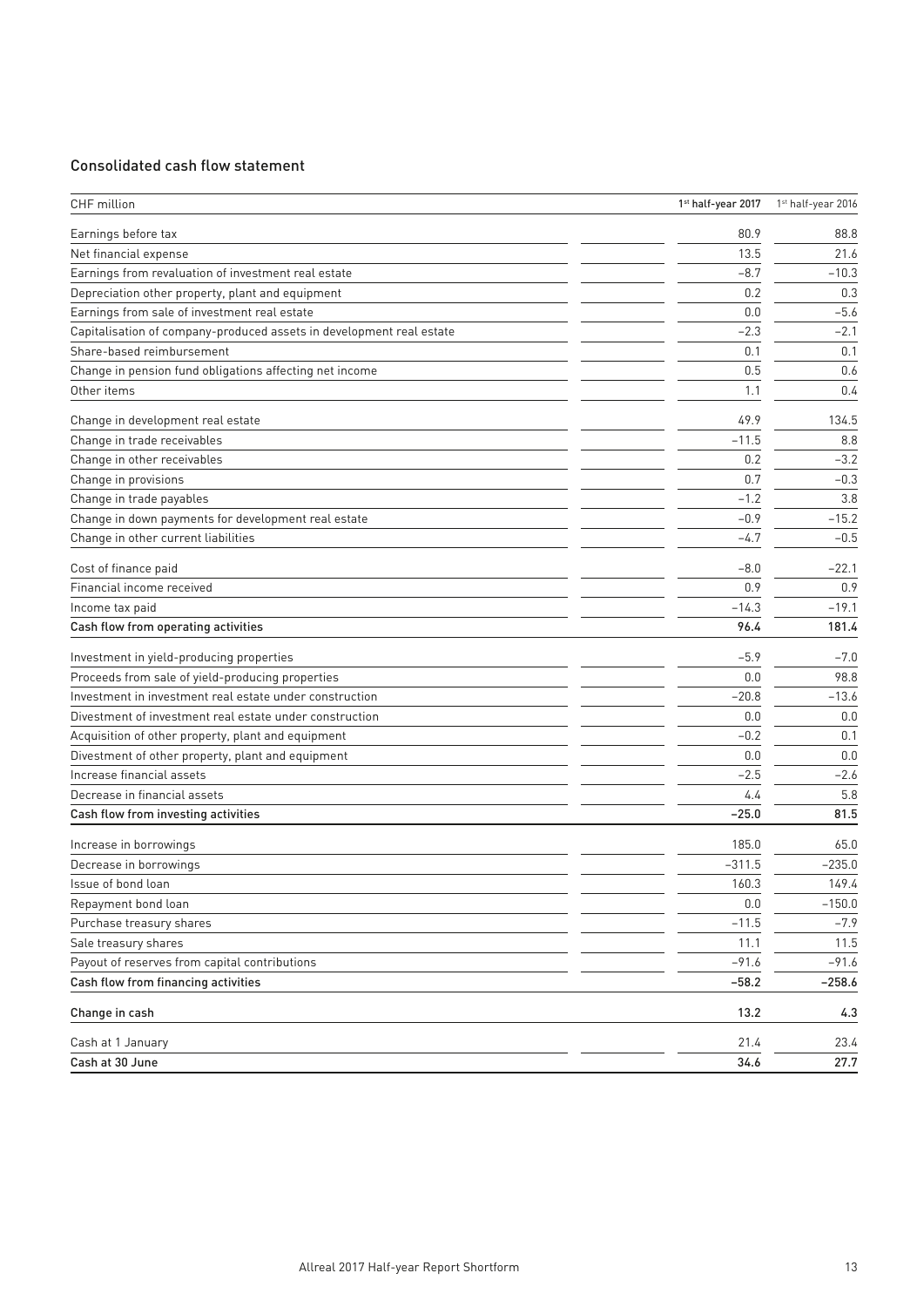# Additional information

### Information on investment real estate properties

|                                              |                    |              | City of Zurich | Rest of Canton Zurich |              | Other regions    |        | Total real estate |                |
|----------------------------------------------|--------------------|--------------|----------------|-----------------------|--------------|------------------|--------|-------------------|----------------|
|                                              |                    | 2017*        | 2016*          | 2017*                 | 2016*        | 2017*            | 2016*  | 2017*             | 2016*          |
| <b>Residential real estate</b>               |                    |              |                |                       |              |                  |        |                   |                |
| Number                                       |                    | 6            | 6              | 10                    | 10           | 4                | 4      | 20                | 20             |
| Living space                                 | $1000 \text{ m}^2$ | 22           | 22             | 86                    | 86           | 18               | 18     | 126               | 126            |
| Vacancy rate <sup>1</sup>                    | $\%$               | 2.7          | 6.2            | 1.0                   | 1.7          | 1.4              | 1.9    | 1.5               | 2.7            |
| Rental income                                | CHF million        | 4.0          | 3.3            | 10.3                  | 10.2         | 2.5              | 2.5    | 16.8              | 16.0           |
| Earnings on property <sup>2</sup>            | CHF million        | 3.4          | 2.9            | 8.5                   | 9.2          | 2.2              | 2.0    | 14.1              | 14.1           |
| Gross yield                                  | $\%$               | 3.9          | 4.2            | 4.2                   | 4.4          | 4.7              | 4.9    | 4.2               | 4.4            |
| Net yield <sup>3</sup>                       | $\%$               | 3.3          | 3.7            | 3.4                   | 4.0          | 4.0              | 3.9    | 3.5               | 3.9            |
| Acquisition value                            | CHF million        | 145.4        | 143.0          | 331.1                 | 331.1        | 84.3             | 84.3   | 560.8             | 558.4          |
| Market value                                 | <b>CHF</b> million | 206.0        | 204.6          | 495.1                 | 494.4        | 106.8            | 106.8  | 808.0             | 805.8          |
| Average market<br>value by property          | CHF million        | 34.3         | 34.1           | 49.5                  | 49.4         | 26.7             | 26.7   | 40.4              | 40.3           |
| Change in market value <sup>4</sup>          | <b>CHF</b> million | 1.0          | 11.4           | 0.8                   | 0.0          | 0.0              | 0.0    | 1.8               | 11.4           |
| <b>Commercial real estate</b>                |                    |              |                |                       |              |                  |        |                   |                |
| Number                                       |                    | 18           | 18             | 13                    | 14           | $\boldsymbol{7}$ | 7      | 38                | 39             |
| Floor space                                  | $1000 \text{ m}^2$ | 304          | 304            | 188                   | 200          | 52               | 52     | 544               | 556            |
| Floor space <sup>1</sup>                     | $\frac{0}{0}$      | 1.4          | 5.5            | 5.3                   | 10.0         | 6.4              | 6.3    | 3.2               | 7.0            |
| Rental income                                | CHF million        | 41.7         | 41.8           | 21.1                  | 21.0         | 7.8              | 7.7    | 70.6              | 70.5           |
| Earnings on property <sup>2</sup>            | <b>CHF</b> million | 37.9         | 36.4           | 17.3                  | 18.0         | 7.1              | 6.5    | 62.3              | 60.9           |
| Gross yield                                  | $\%$               | 5.1          | 5.2            | 5.5                   | 5.3          | 5.5              | 5.2    | 5.3               | 5.2            |
| Net yield <sup>3</sup>                       | $\frac{0}{0}$      | 4.7          | 4.5            | 4.5                   | 4.5          | 5.0              | 4.5    | 4.7               | 4.5            |
| Acquisition value                            | CHF million        | 1575.1       | 1569.6         | 773.7                 | 798.5        | 303.3            | 303.3  | 2652.0            | 2671.4         |
| Market value                                 | CHF million        | 1645.1       | 1629.5         | 763.9                 | 784.1        | 282.6            | 285.6  | 2691.6            | 2699.2         |
| Average market<br>value by property          | <b>CHF</b> million | 91.4         | 90.5           | 58.8                  | 56.0         | 40.4             | 40.8   | 70.8              | 69.2           |
| Change in market value <sup>4</sup>          | CHF million        | 10.1         | 2.9            | $-4.2$                | $-4.3$       | $-3.0$           | $-6.2$ | 2.9               | $-7.6$         |
| Investment real estate<br>under construction |                    |              |                |                       |              |                  |        |                   |                |
| Number                                       |                    | $\mathbf{1}$ | 1              | $\mathbf{1}$          | $\mathbf{1}$ |                  |        | $\overline{2}$    | $\overline{2}$ |
| Land area                                    | $1000 \text{ m}^2$ | 11           | 11             | 11                    | 11           |                  |        | 22                | 22             |
| Acquisition value                            | <b>CHF</b> million | 56.8         | 42.3           | 18.4                  | 11.9         |                  |        | 75.2              | 54.2           |
| Market value                                 | <b>CHF</b> million | 79.3         | 59.6           | 15.2                  | 9.9          |                  |        | 94.5              | 69.5           |
| Change in market value <sup>4</sup>          | <b>CHF</b> million | 5.3          | 6.0            | $-1.3$                | 0.5          |                  |        | 4.0               | 6.5            |
| Investment volume                            | <b>CHF</b> million | 74.5         | 74.5           | 38.5                  | 38.5         |                  |        | 113.0             | 113.0          |
|                                              |                    |              |                |                       |              |                  |        |                   |                |

\* Should no further particulars be given, values referring to the income statement concern the 1<sup>st</sup> half-year, and balance sheet values the cut-off date on 30.06.2017 or 31.12.2016

 $1$  In percent of target rental income, cumulative as at cut-off date

<sup>2</sup> Rental income minus real estate expenses

 $^3$  Rental earnings in percent of continued market value on 1 January

<sup>4</sup> From revaluation in first half-year 2017 or 2016 respectively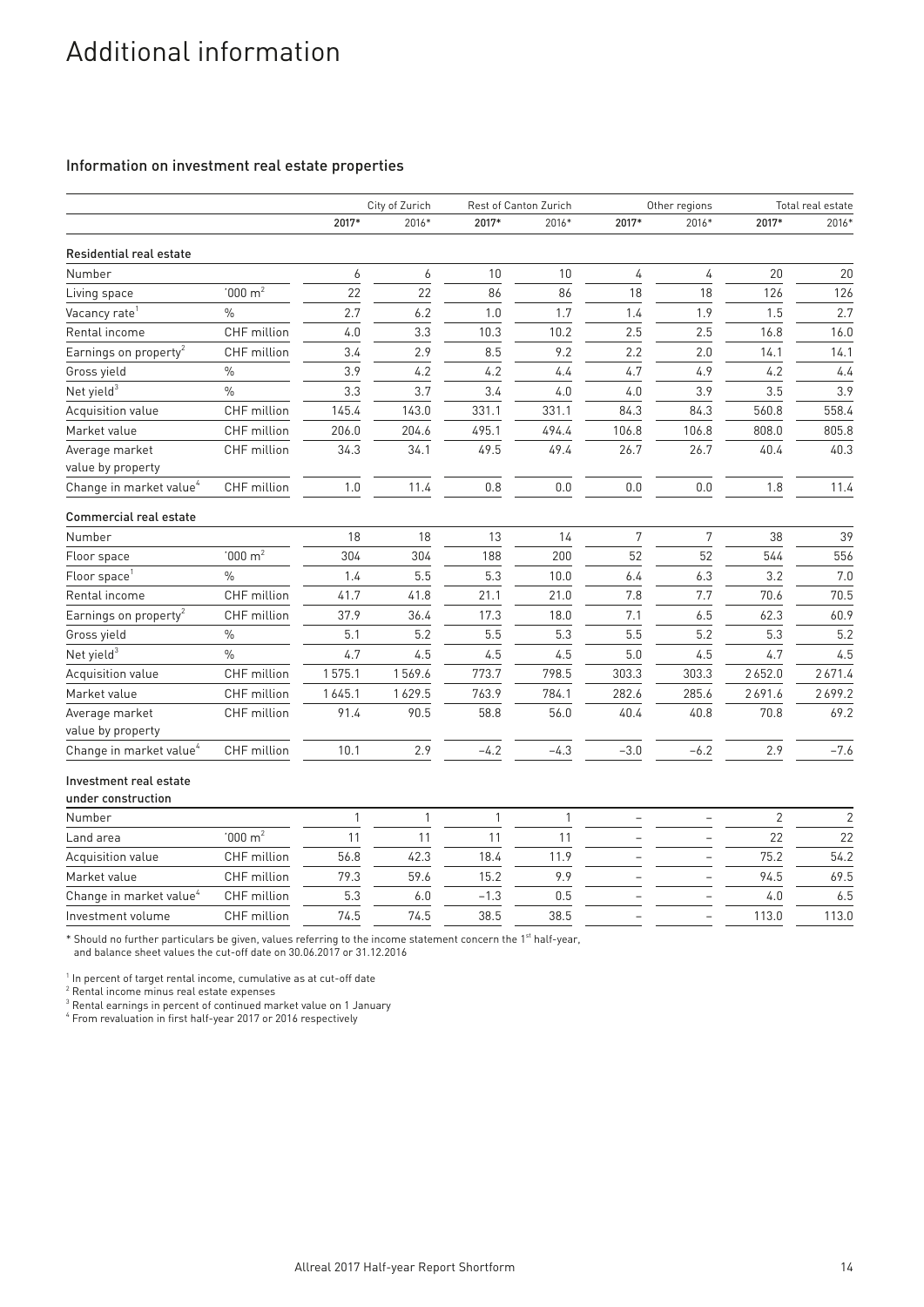### Key share data

|                                                    |                  | 1 <sup>st</sup> half-year 2017<br>resp. 30.06.2017 | 1 <sup>st</sup> half-year 2016<br>resp. 31.12.2016 |
|----------------------------------------------------|------------------|----------------------------------------------------|----------------------------------------------------|
| Issued share capital on cut-off date               | CHF million      | 797.1                                              | 797.1                                              |
| Authorised capital on cut-off date                 | CHF million      | 50.0                                               | 50.0                                               |
| Conditional capital on cut-off date                | CHF million      | 134.8                                              | 134.8                                              |
| Issued shares on cut-off date                      | number           | 15942821                                           | 15942821                                           |
| Treasury shares on cut-off date                    | number           | 13030                                              | 12000                                              |
| Outstanding shares on cut-off date <sup>1</sup>    | number           | 15929791                                           | 15930821                                           |
| Outstanding shares on average <sup>2</sup>         | number           | 15934047                                           | 15928240                                           |
| Share price high                                   | <b>CHF</b>       | 187.80                                             | 142.20                                             |
| Share price low                                    | <b>CHF</b>       | 146.80                                             | 128.40                                             |
| Share price on cut-off date                        | <b>CHF</b>       | 173.50                                             | 151.30                                             |
| Market capitalisation on cut-off date <sup>3</sup> | CHF million      | 2763.8                                             | 2410.3                                             |
| Average trading volume per day<br>(on exchange)    | number<br>shares | 30 255                                             | 12746                                              |

<sup>1</sup> Number of issued shares minus treasury shares

 $2$  Average number of shares outstanding according to IAS 33

<sup>3</sup> Share price on cut-off date multiplied by the number of outstanding shares on cut-off date

### Share statistics

| Share type          | Registered share |
|---------------------|------------------|
| Par value per share | <b>CHF 50</b>    |
| Securities number   | 883 756          |
| SIX symbol          | <b>ALLN</b>      |
| <b>ISIN</b>         | CH0008837566     |
| Bloomberg           | <b>ALLN SW</b>   |
| Reuters             | ALLN.S           |

### Shareholder structure as at 30 June 2017

| Number of shares             | Number of shareholders | Number of shares | $\frac{0}{0}$ |
|------------------------------|------------------------|------------------|---------------|
| $>478$ 284 shares ( $>3\%$ ) | 6                      | 4553227          | 28.6          |
| 100 001-478 284 shares       | 18                     | 3364700          | 21.1          |
| 10 001-100 000 shares        | 100                    | 2703203          | 16.9          |
| 1001-10 000 shares           | 370                    | 1092812          | 6.9           |
| 1-1000 shares                | 2776                   | 657557           | 4.1           |
| Total registered             | 3 2 7 0                | 12371499         | 77.6          |
| Not registered               |                        | 3571322          | 22.4          |
| <b>Total shares</b>          |                        | 15942821         | 100           |

47.4% of share capital is held by pension funds and insurance companies and 8.7% by individual persons. A further 21.5% is held by legal entities as well as funds, foundations and banks. 22.4% of share capital is not registered in the share register. 6.0% of share capital is held by non-Swiss shareholders (registered).